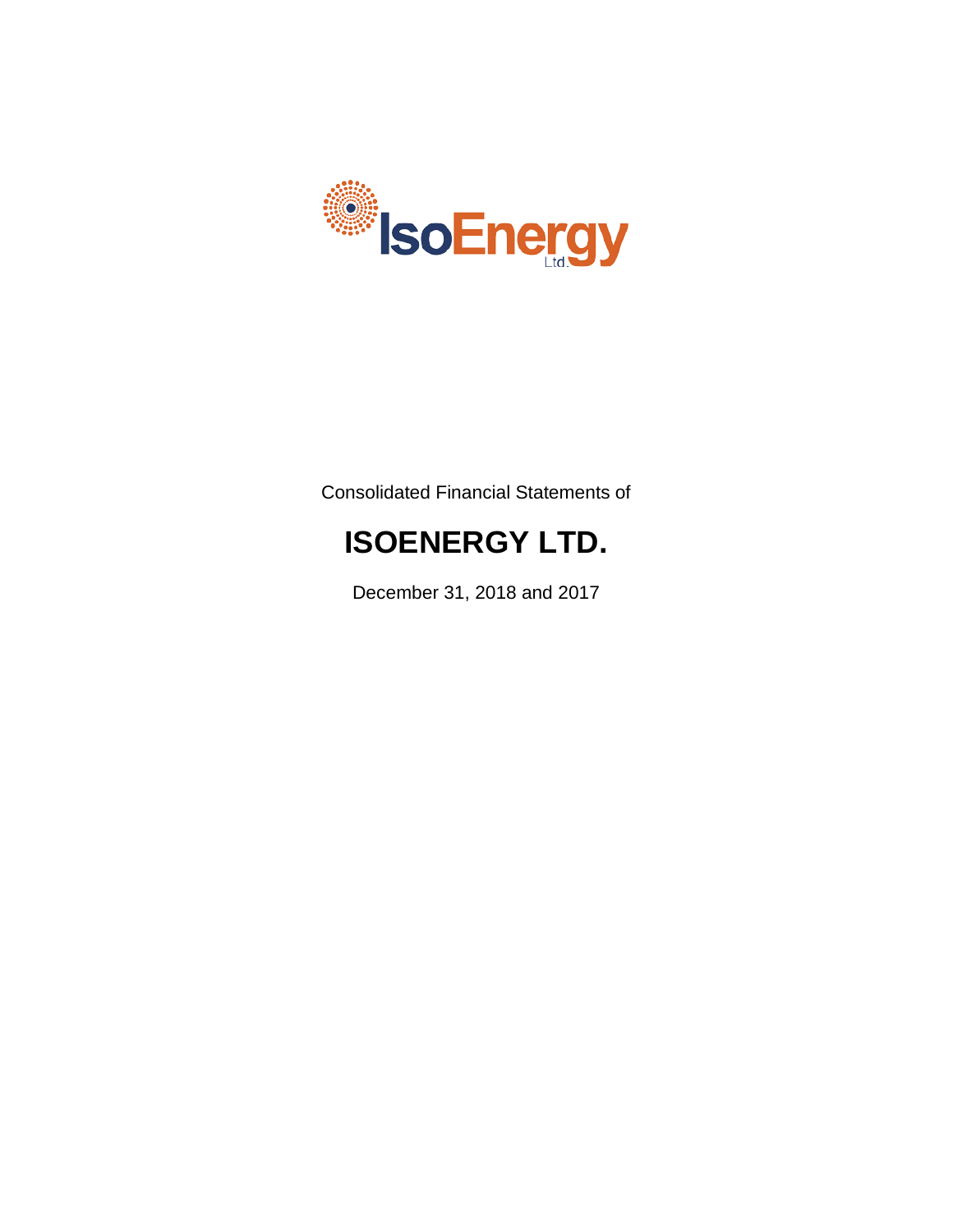

**KPMG LLP Chartered Professional Accountants** PO Box 10426 777 Dunsmuir Street Vancouver BC V7Y 1K3 Canada

Telephone (604) 691-3000<br>Fax (604) 691-3031 Fax (604) 691-3031 www.kpmg.ca

## **INDEPENDENT AUDITORS' REPORT**

To the Shareholders of IsoEnergy Ltd.

## *Opinion*

We have audited the consolidated financial statements of IsoEnergy Ltd. (the Entity), which comprise:

- the consolidated statement of financial position as at December 31, 2018
- the consolidated statement of loss and comprehensive loss for the year then ended
- the consolidated statement of changes in equity for the year then ended
- the consolidated statement of cash flows for the year then ended
- and notes to the consolidated financial statements, including a summary of significant accounting policies

(Hereinafter referred to as the "financial statements").

In our opinion, the accompanying financial statements present fairly, in all material respects, the consolidated financial position of the Entity as at December 31, 2018, and its consolidated financial performance and its consolidated cash flows for the year then ended in accordance with International Financial Reporting Standards (IFRS).

## *Basis for Opinion*

We conducted our audit in accordance with Canadian generally accepted auditing standards. Our responsibilities under those standards are further described in the "*Auditors' Responsibilities for the Audit of the Financial Statements*" section of our auditors' report.

We are independent of the Entity in accordance with the ethical requirements that are relevant to our audit of the financial statements in Canada and we have fulfilled our other responsibilities in accordance with these requirements.

We believe that the audit evidence we have obtained is sufficient and appropriate to provide a basis for our opinion.

## *Other Matter – Comparative Information*

The financial statements as at and for the year ended December 31, 2017 were audited by another auditor who expressed an unmodified opinion on those financial statements on March 1, 2018.

## *Other Information*

Management is responsible for the other information. Other information comprises:

• the information included in Management's Discussion and Analysis filed with the relevant Canadian Securities Commissions.

Our opinion on the financial statements does not cover the other information and we do not and will not express any form of assurance conclusion thereon.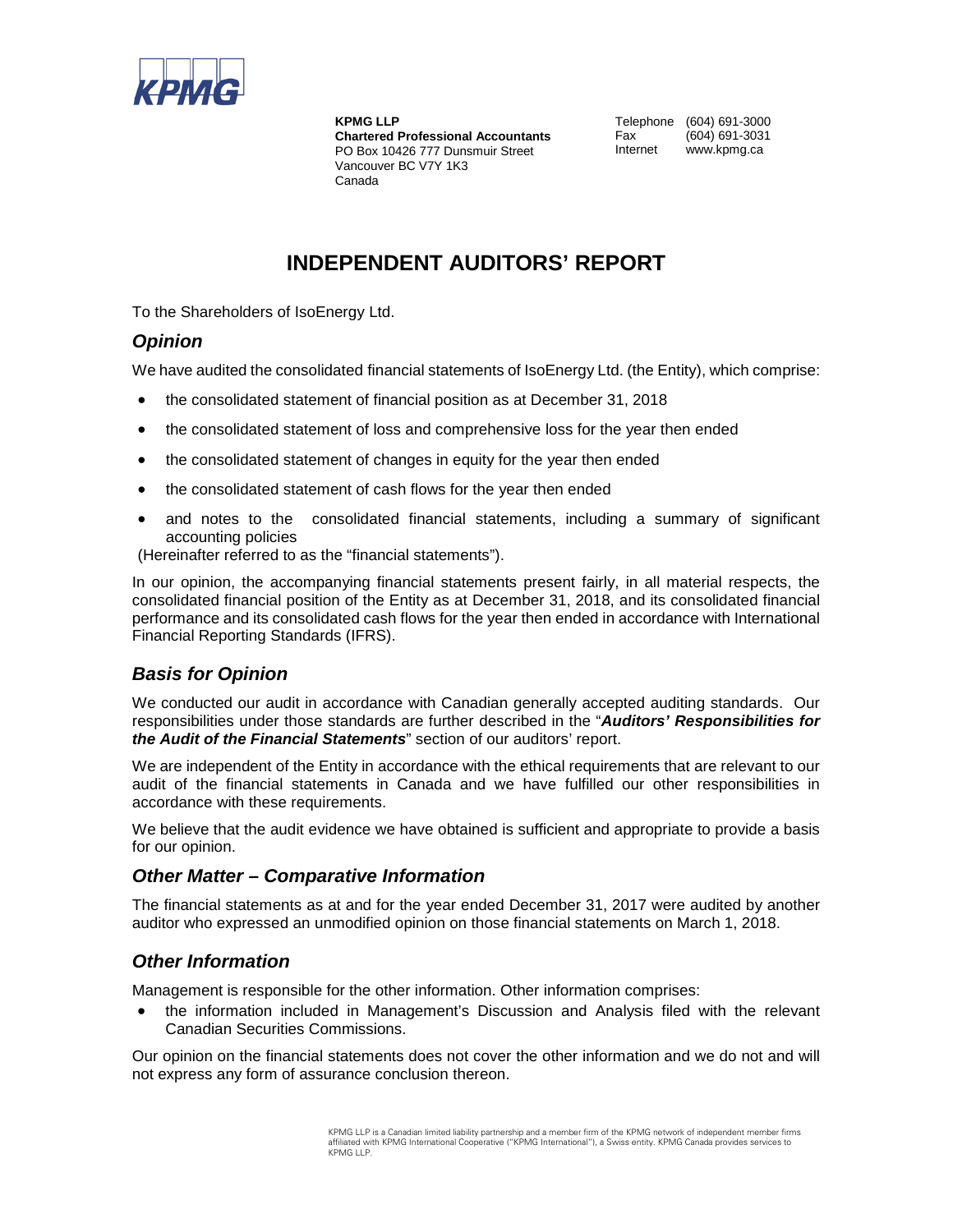

In connection with our audit of the financial statements, our responsibility is to read the other information identified above and, in doing so, consider whether the other information is materially inconsistent with the financial statements or our knowledge obtained in the audit and remain alert for indications that the other information appears to be materially misstated.

We obtained the information included in Management's Discussion and Analysis filed with the relevant Canadian Securities Commissions as at the date of this auditors' report. If, based on the work we have performed on this other information, we conclude that there is a material misstatement of this other information, we are required to report that fact in the auditors' report.

We have nothing to report in this regard.

## *Responsibilities of Management and Those Charged with Governance for the Financial Statements*

Management is responsible for the preparation and fair presentation of the financial statements in accordance with International Financial Reporting Standards, and for such internal control as management determines is necessary to enable the preparation of financial statements that are free from material misstatement, whether due to fraud or error.

In preparing the financial statements, management is responsible for assessing the Entity's ability to continue as a going concern, disclosing as applicable, matters related to going concern and using the going concern basis of accounting unless management either intends to liquidate the Entity or to cease operations, or has no realistic alternative but to do so.

Those charged with governance are responsible for overseeing the Entity's financial reporting process.

## *Auditors' Responsibilities for the Audit of the Financial Statements*

Our objectives are to obtain reasonable assurance about whether the financial statements as a whole are free from material misstatement, whether due to fraud or error, and to issue an auditors' report that includes our opinion.

Reasonable assurance is a high level of assurance, but is not a guarantee that an audit conducted in accordance with Canadian generally accepted auditing standards will always detect a material misstatement when it exists.

Misstatements can arise from fraud or error and are considered material if, individually or in the aggregate, they could reasonably be expected to influence the economic decisions of users taken on the basis of the financial statements.

As part of an audit in accordance with Canadian generally accepted auditing standards, we exercise professional judgment and maintain professional skepticism throughout the audit.

We also:

• Identify and assess the risks of material misstatement of the financial statements, whether due to fraud or error, design and perform audit procedures responsive to those risks, and obtain audit evidence that is sufficient and appropriate to provide a basis for our opinion.

The risk of not detecting a material misstatement resulting from fraud is higher than for one resulting from error, as fraud may involve collusion, forgery, intentional omissions, misrepresentations, or the override of internal control.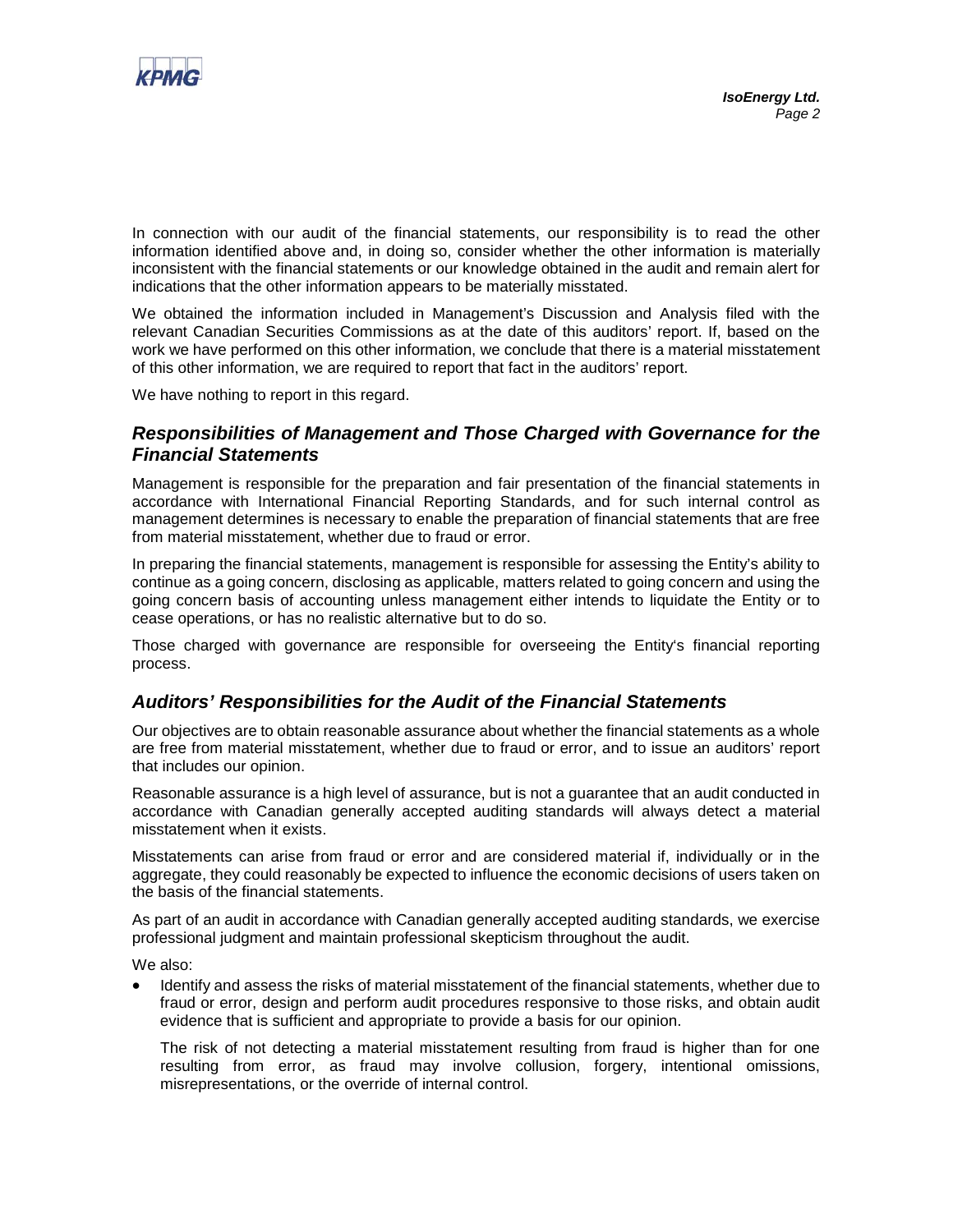

- Obtain an understanding of internal control relevant to the audit in order to design audit procedures that are appropriate in the circumstances, but not for the purpose of expressing an opinion on the effectiveness of the Entity's internal control.
- Evaluate the appropriateness of accounting policies used and the reasonableness of accounting estimates and related disclosures made by management.
- Conclude on the appropriateness of management's use of the going concern basis of accounting and, based on the audit evidence obtained, whether a material uncertainty exists related to events or conditions that may cast significant doubt on the Entity's ability to continue as a going concern. If we conclude that a material uncertainty exists, we are required to draw attention in our auditors' report to the related disclosures in the financial statements or, if such disclosures are inadequate, to modify our opinion. Our conclusions are based on the audit evidence obtained up to the date of our auditors' report. However, future events or conditions may cause the Entity to cease to continue as a going concern.
- Evaluate the overall presentation, structure and content of the financial statements, including the disclosures, and whether the financial statements represents the underlying transactions and events in a manner that achieves fair presentation.
- Communicate with those charged with governance regarding, among other matters, the planned scope and timing of the audit and significant audit findings, including any significant deficiencies in internal control that we identify during our audit.
- Provide those charged with governance with a statement that we have complied with relevant ethical requirements regarding independence, and communicate with them all relationships and other matters that may reasonably be thought to bear on our independence, and where applicable, related safeguards.

The engagement partner on the audit resulting in this auditors' report is Guy Elliott.

 $KPMG$  14P

Vancouver, Canada February 28, 2019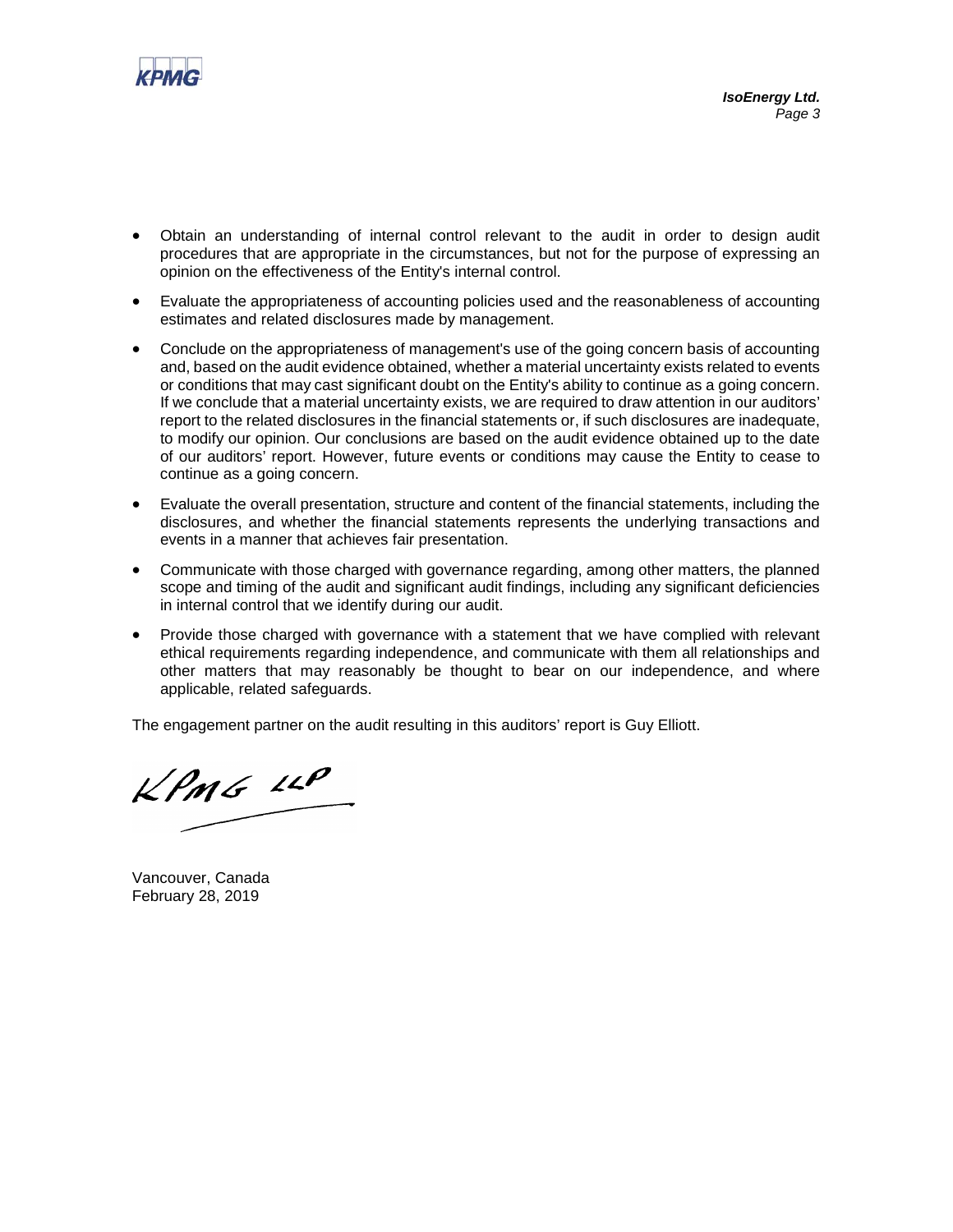#### **ISOENERGY LTD. CONSOLIDATED STATEMENTS OF FINANCIAL POSITION**

(Expressed in Canadian Dollars)

As at December 31

|                                          | <b>Note</b> | 2018             | 2017             |
|------------------------------------------|-------------|------------------|------------------|
| <b>ASSETS</b>                            |             |                  |                  |
| <b>Current</b>                           |             |                  |                  |
| Cash                                     |             | \$<br>6,405,256  | \$<br>3,324,582  |
| Accounts receivable                      |             | 65,492           | 21,910           |
| Prepaid expenses                         |             | 89,317           | 45,449           |
|                                          |             | 6,560,065        | 3,391,941        |
| <b>Non-Current</b>                       |             |                  |                  |
| Deposit                                  | 7(b)        | 9,274            | 5,452            |
| Equipment                                | 5           | 28,198           | 52,580           |
| Exploration and evaluation assets        | 6           | 43,473,242       | 39,065,805       |
| <b>TOTAL ASSETS</b>                      |             | \$<br>50,070,779 | \$<br>42,515,778 |
| <b>LIABILITIES</b>                       |             |                  |                  |
| <b>Current</b>                           |             |                  |                  |
| Accounts payable and accrued liabilities |             | \$<br>266,364    | \$<br>137,810    |
| Flow-through share premium liability     | 7(a)        | 550,392          | 109,251          |
|                                          |             | 816,756          | 247,061          |
| <b>Non-Current</b>                       |             |                  |                  |
| Deferred income tax liability            | 8           | 199,366          | 280,740          |
| <b>TOTAL LIABILITIES</b>                 |             | 1,016,122        | 527,801          |
| <b>EQUITY</b>                            |             |                  |                  |
| Share capital                            | 9           | 52,533,694       | 44,594,869       |
| Share option reserve                     | 9           | 3,075,648        | 2,421,449        |
| Warrant reserve                          | 9           | 305,937          |                  |
| <b>Deficit</b>                           |             | (6,860,622)      | (5,028,341)      |
| <b>TOTAL EQUITY</b>                      |             | 49,054,657       | 41,987,977       |
| <b>TOTAL LIABILITIES AND EQUITY</b>      |             | \$<br>50,070,779 | \$<br>42,515,778 |

**Nature of operations (Note 2) Commitments (Note 7)**

The accompanying notes are an integral part of the consolidated financial statements These consolidated financial statements were authorized for issue by the Board of Directors on February 28, 2019

**"***Craig Parry***" "***Trevor Thiele***" Craig Parry, CEO, Director Trevor Thiele, Director**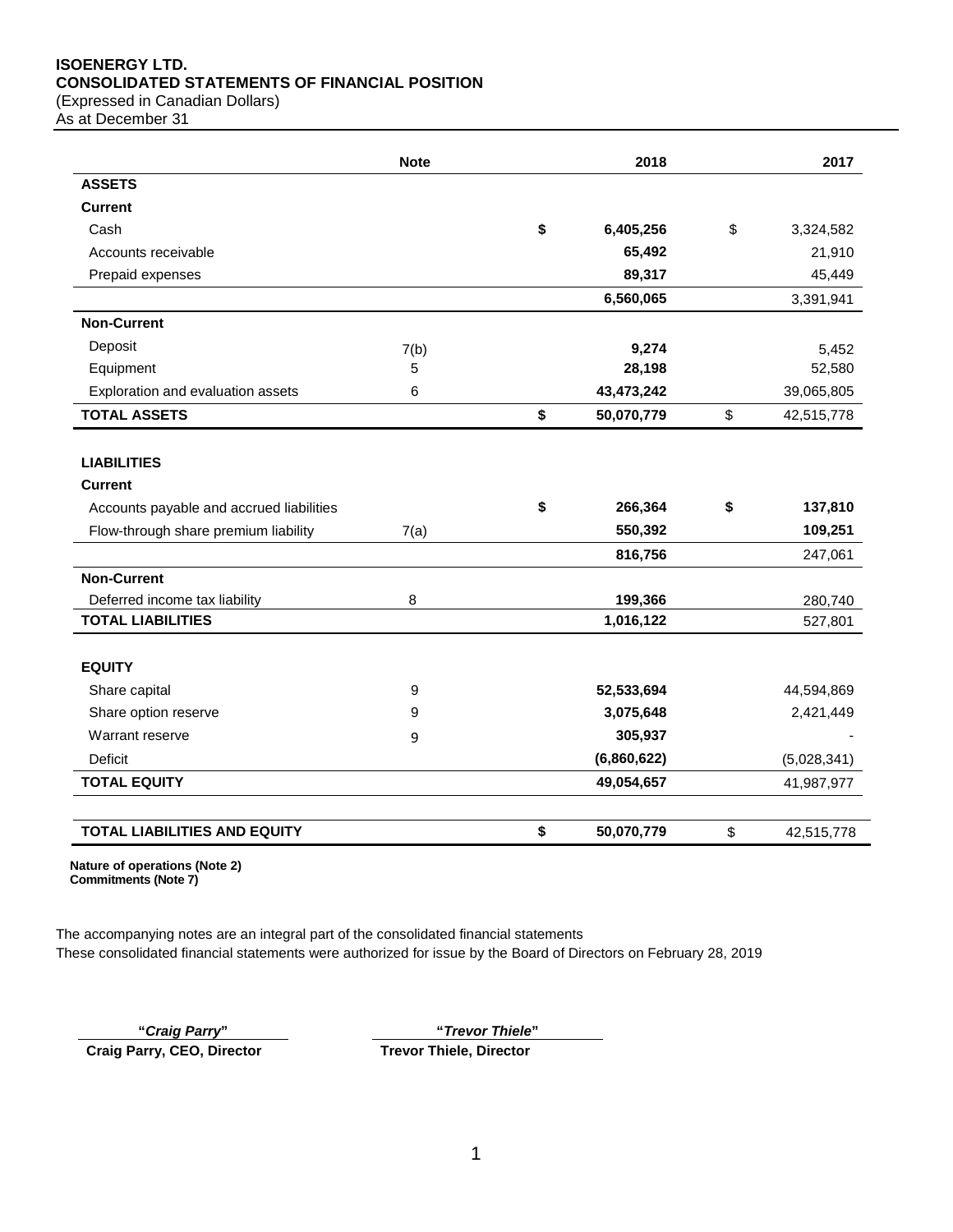## **ISOENERGY LTD. CONSOLIDATED STATEMENTS OF LOSS AND COMPREHENSIVE LOSS**

(Expressed in Canadian Dollars)

| $\sim$ $\sim$ |  |                                 |  |
|---------------|--|---------------------------------|--|
|               |  | For the years ended December 31 |  |

|                                                                             | <b>Note</b> | 2018              | 2017              |
|-----------------------------------------------------------------------------|-------------|-------------------|-------------------|
| Share-based compensation                                                    | 9, 10       | \$<br>418,347     | \$<br>977,641     |
| Administrative salaries, contract and director fees                         | 10          | 732,123           | 690,995           |
| Investor relations                                                          |             | 445,402           | 172,640           |
| Office and administrative                                                   |             | 150,307           | 148,412           |
| Professional and consultant fees                                            |             | 163,154           | 331,515           |
| Travel                                                                      |             | 151,447           | 153,927           |
| Public company costs                                                        |             | 107,312           | 66,610            |
| Interest income                                                             |             | (26, 513)         | (25,391)          |
| Loss from operations                                                        |             | (2, 141, 579)     | (2,516,349)       |
| Deferred income tax recovery                                                | 8           | 309,298           | 33,312            |
| Loss and comprehensive loss                                                 |             | \$<br>(1,832,281) | \$<br>(2,483,037) |
| Loss per common share - basic and diluted                                   |             | \$<br>(0.03)      | \$<br>(0.06)      |
| Weighted average number of common shares<br>outstanding - basic and diluted |             | 53,017,262        | 43,541,318        |

The accompanying notes are an integral part of the consolidated financial statements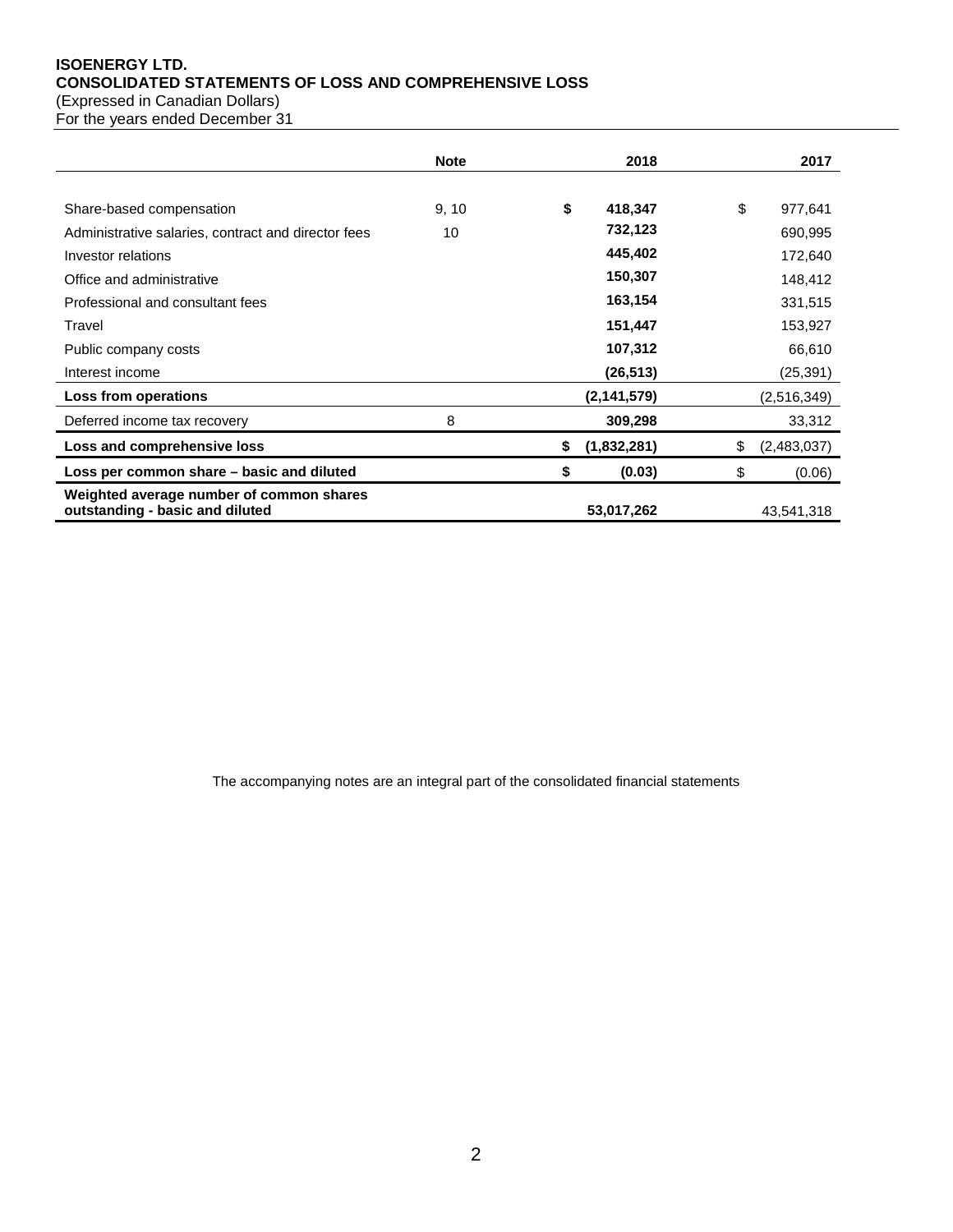#### **ISOENERGY LTD. CONSOLIDATED STATEMENTS OF CHANGES IN EQUITY** (Expressed in Canadian Dollars)

|                                                                                  | <b>Note</b> | <b>Number of</b><br><b>Common</b><br><b>Shares</b> | <b>Share</b><br><b>Capital</b> | Option<br>reserve | Warrant<br>reserve   | <b>Deficit</b> | <b>Total</b>           |
|----------------------------------------------------------------------------------|-------------|----------------------------------------------------|--------------------------------|-------------------|----------------------|----------------|------------------------|
| Balance as at January 1, 2017                                                    |             | 41,060,549                                         | \$40,645,694                   | \$1,086,333       | \$                   | \$(2,545,304)  | \$39,186,723           |
| Shares issued for exploration<br>and evaluation assets<br>Shares issued for cash | 9<br>9      | 4,000,000<br>999.999                               | 3,040,000<br>1,099,999         |                   |                      |                | 3,040,000<br>1,099,999 |
| Premium on flow-through<br>shares                                                | 7           | $\blacksquare$                                     | (130,000)                      |                   |                      |                | (130,000)              |
| Share issuance costs                                                             | 9           |                                                    | (60, 824)                      |                   |                      |                | (60, 824)              |
| Share-based payments                                                             | 9           |                                                    |                                | 1,335,116         |                      |                | 1,335,116              |
| Loss for the period                                                              |             |                                                    |                                |                   |                      | (2,483,037)    | (2,483,037)            |
| Balance as at December 31,<br>2017                                               |             | 46,060,548                                         | \$44,594,869                   | \$2,421,449       | \$<br>$\blacksquare$ | \$(5,028,341)  | \$41,987,977           |
| Balance as at January 1, 2018                                                    |             | 46,060,548                                         | \$44,594,869                   | \$2,421,449       | \$<br>ä,             | \$(5,028,341)  | \$41,987,977           |
| Shares issued for cash                                                           | 9           | 17,973,320                                         | 7,518,743                      |                   | 192,021              |                | 7,710,764              |
| Premium on flow-through<br>shares                                                | 7           |                                                    | (784, 892)                     |                   |                      |                | (784, 892)             |
| Share issuance costs                                                             | 9           |                                                    | (427,076)                      |                   | 113,916              |                | (313, 160)             |
| Shares issued for exploration<br>and evaluation assets                           | 9           | 4,330,000                                          | 1,632,050                      |                   |                      |                | 1,632,050              |
| Share-based payments<br>Loss for the period                                      | 9           |                                                    |                                | 654,199           | $\blacksquare$       | (1,832,281)    | 654,199<br>(1,832,281) |
| Balance as at December 31,<br>2018                                               |             | 68,363,868                                         | \$52,533,694                   | \$3,075,648       | \$<br>305,937        | \$(6,860,622)  | \$49,054,657           |

The accompanying notes are an integral part of the consolidated financial statements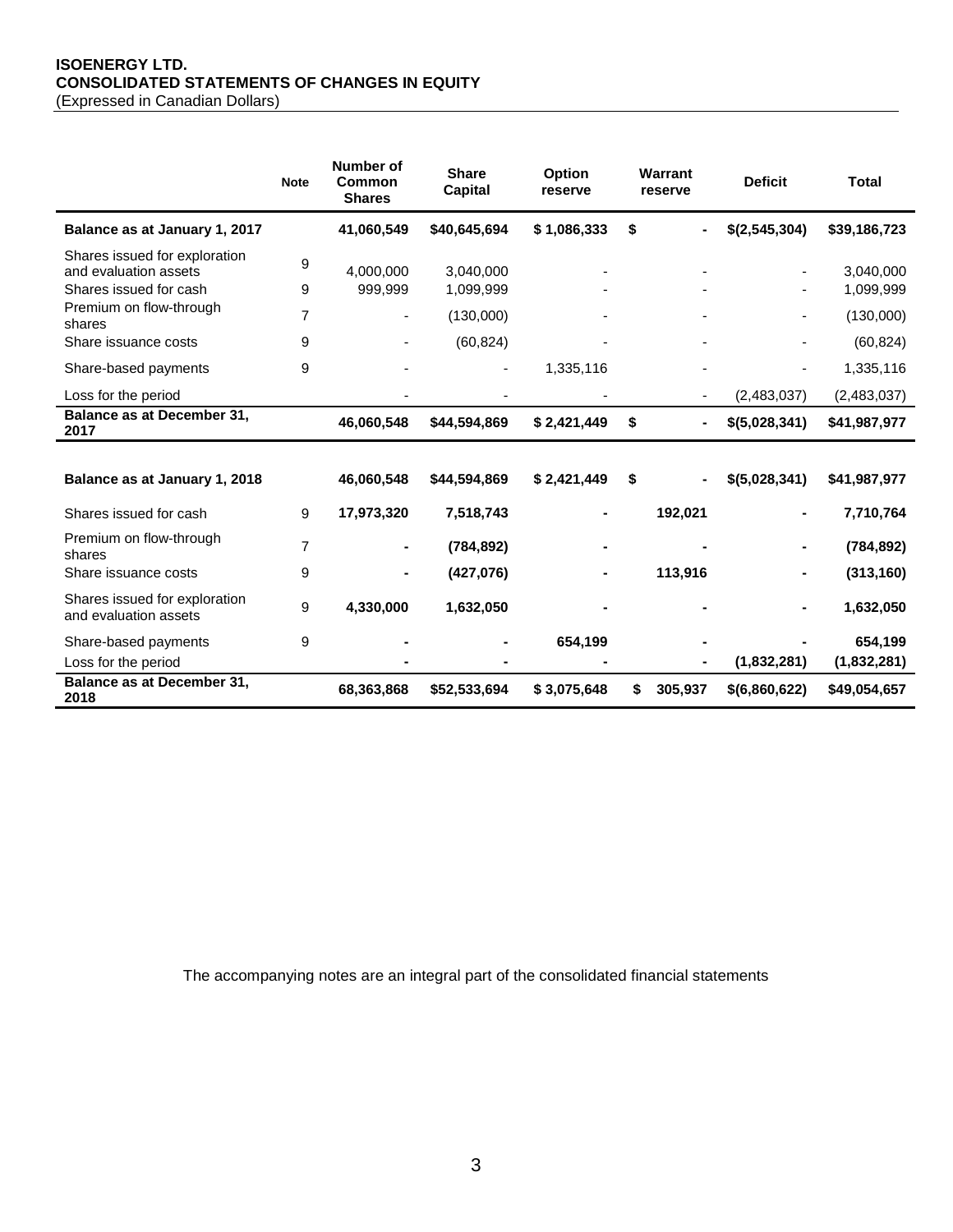#### **ISOENERGY LTD. CONSOLIDATED STATEMENTS OF CASH FLOWS** (Expressed in Canadian Dollars)

For the years ended December 31

|                                                       | 2018              | 2017                |
|-------------------------------------------------------|-------------------|---------------------|
| Cash flows from (used in) operating activities        |                   |                     |
| Loss for the year                                     | \$<br>(1,832,281) | \$<br>(2,483,037)   |
| Items not involving cash:                             |                   |                     |
| Share-based payments                                  | 418,347           | 977,641             |
| Deferred income tax recovery                          | (309, 298)        | (33, 312)           |
| Depreciation expense                                  | 6,765             | 6,964               |
| Changes in non-cash working capital                   |                   |                     |
| Account receivable                                    | (43, 582)         | 137,530             |
| Prepaid expenses                                      | (43, 868)         | 9,251               |
| Deposits                                              | (3,822)           |                     |
| Accounts payable and accrued liabilities              | 128,554           | (151, 287)          |
|                                                       | \$<br>(1,679,185) | \$<br>(1,536,250)   |
| Cash flows used in investing activities               |                   |                     |
| Acquisition of exploration and evaluation assets      | \$<br>(253, 847)  | \$<br>(258, 942)    |
| Additions to exploration and evaluation assets        | (2,268,071)       | (2, 383, 127)       |
| Additions to equipment                                |                   | (5,238)             |
|                                                       | \$<br>(2,521,918) | \$<br>(2,647,307)   |
| Cash flows provided by (used in) financing activities |                   |                     |
| Shares issued                                         | \$<br>7,710,764   | \$<br>1,099,999     |
| Share issuance costs                                  | (428, 987)        | (83, 320)           |
|                                                       | \$<br>7,281,777   | \$<br>1,016,679     |
| Change in cash                                        | \$<br>3,080,674   | \$<br>(3, 166, 878) |
| Cash, beginning of year                               | 3,324,582         | 6,491,460           |
| Cash, end of year                                     | \$<br>6,405,256   | \$<br>3,324,582     |

The accompanying notes are an integral part of the consolidated financial statements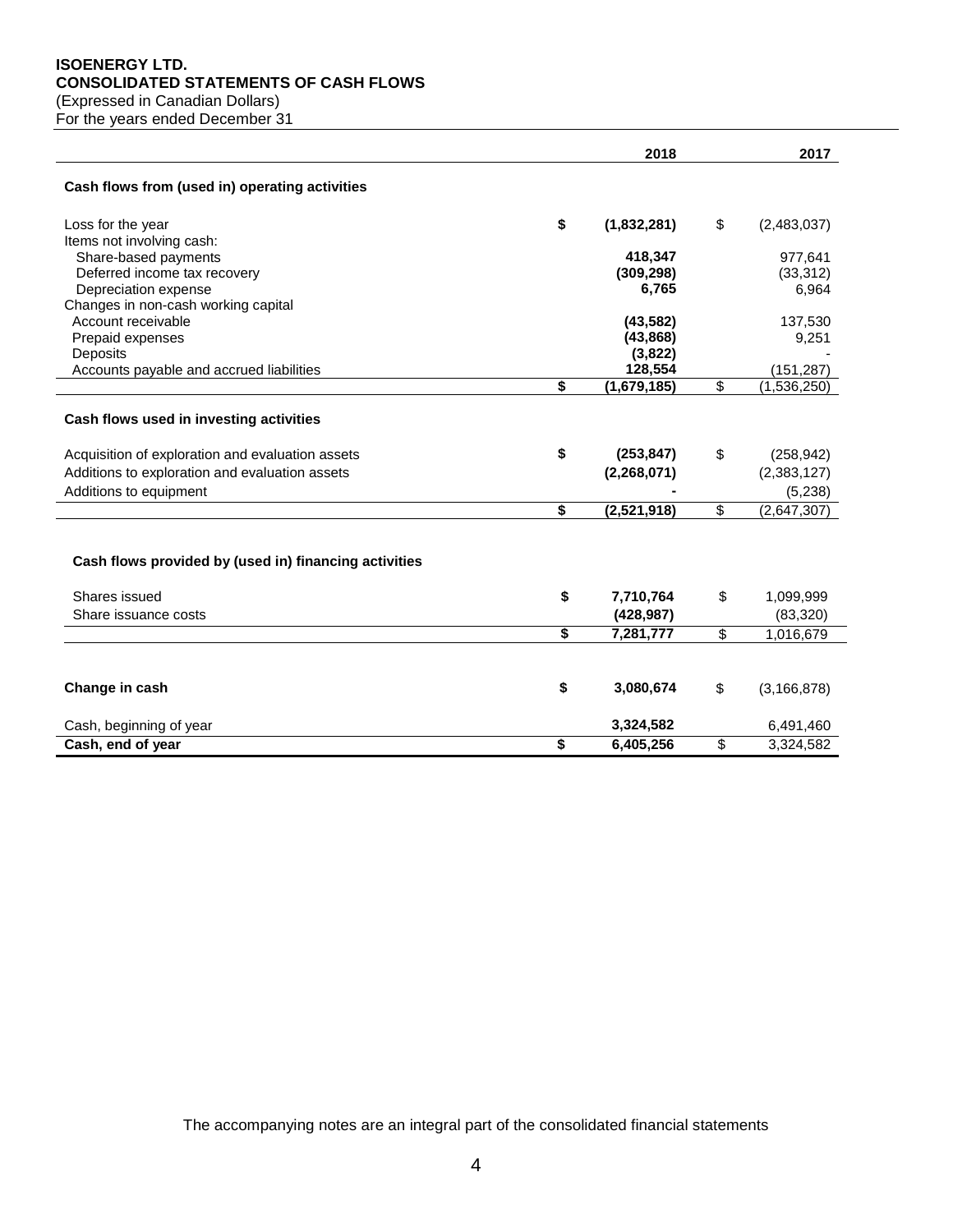#### **1. REPORTING ENTITY**

IsoEnergy Ltd. including its subsidiaries and predecessor companies (as described below, "**IsoEnergy**", or the "**Company**") is an exploration stage entity engaged in the acquisition, exploration and evaluation of uranium properties in Canada. The Company's registered and records office is located on the 10<sup>th</sup> Floor, 595 Howe Street, Vancouver, BC, V6C 2TS. The Company's common shares are listed on the TSX Venture Exchange (the "**TSXV**").

Effective December 13, 2017 IsoEnergy sold its interest in its only subsidiary, IsoOre Ltd. for nominal consideration. As of December 31, 2018, the Company did not have any subsidiaries and NexGen Energy Ltd ("**NexGen**") holds 53.35% of IsoEnergy's outstanding common shares.

#### **2. NATURE OF OPERATIONS**

As an exploration stage company, the Company does not have revenues and historically has recurring operating losses. As at December 31, 2018, the Company had accumulated losses of \$6,860,622 and working capital of \$6,293,701 (working capital is defined as current assets less accounts payable and accrued liabilities). The Company depends on external financing for its operational expenses.

The business of exploring for and mining of minerals involves a high degree of risk. As an exploration company, IsoEnergy is subject to risks and challenges similar to companies at a comparable stage. These risks include, but are not limited to, negative operating cash flow and dependence on third party financing; the uncertainty of additional financing; the limited operating history of IsoEnergy; the lack of known mineral resources or reserves; the influence of a large shareholder; alternate sources of energy and uranium prices; aboriginal title and consultation issues; risks related to exploration activities generally; reliance upon key management and other personnel; title to properties; uninsurable risks; conflicts of interest; permits and licenses; environmental and other regulatory requirements; political regulatory risks; competition; and the volatility of share prices.

The underlying value of IsoEnergy's exploration and evaluation assets is dependent upon the existence and economic recovery of mineral resources or reserves and is subject to, but not limited to, the risks and challenges identified above. Changes in future business conditions or the failure to raise additional funds could require material write-downs of the carrying value of IsoEnergy's exploration and evaluation assets.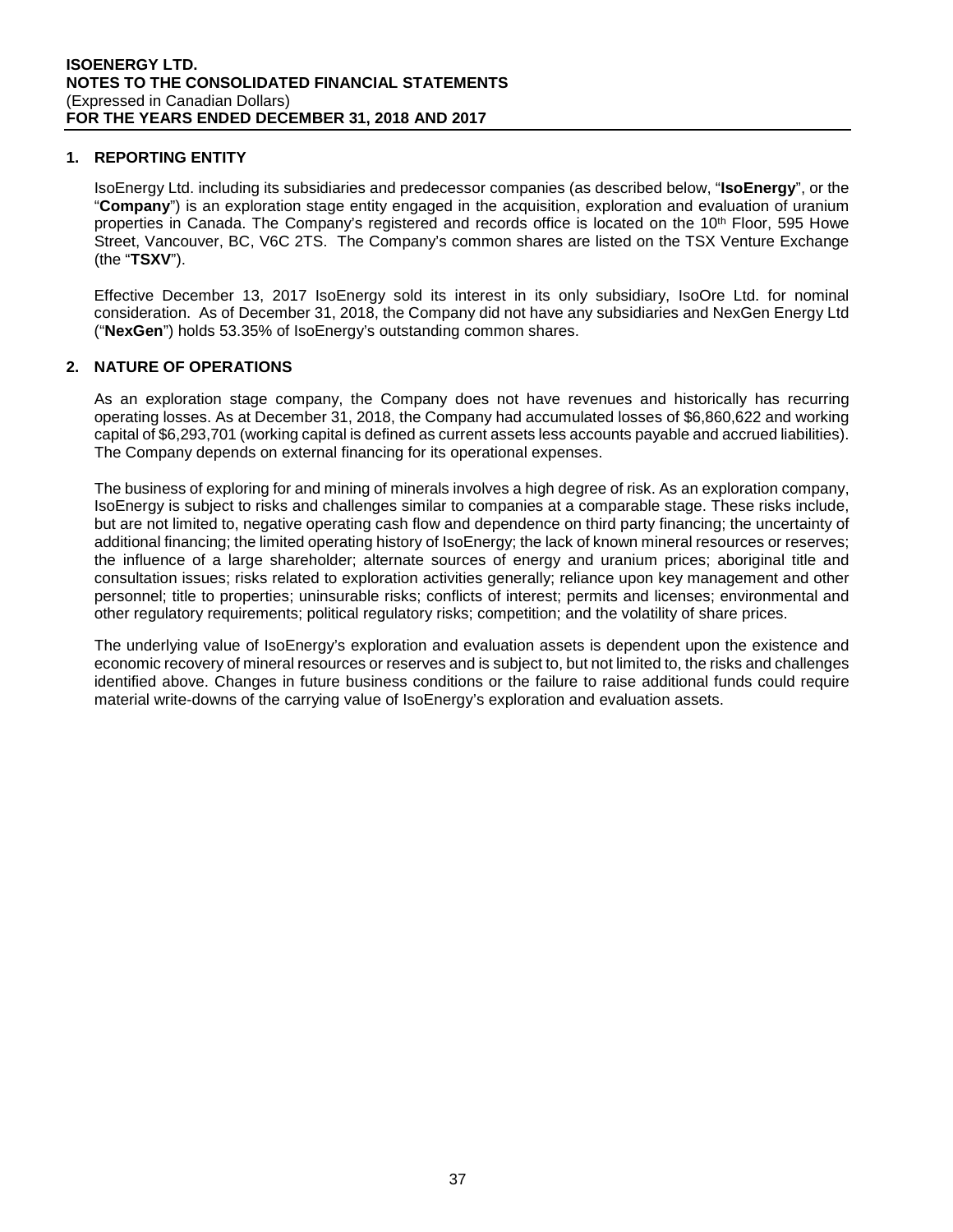#### **3. BASIS OF PRESENTATION**

#### **Statement of Compliance**

These consolidated financial statements as at and for the years ended December 31, 2018 and 2017 have been prepared in accordance with International Financial Reporting Standards ("IFRS") as issued by the International Accounting Standard Board ("IASB") and interpretations of the International Financial Reporting Interpretations Committee.

#### **Basis of Presentation**

These consolidated financial statements have been prepared on a historical cost basis, except for certain financial instruments which have been measured at fair value. In addition, these consolidated financial statements have been prepared using the accrual basis of accounting except for cash flow information. All monetary references expressed in these notes are references to Canadian dollar amounts ("\$"). These consolidated financial statements are presented in Canadian dollars, which is the functional currency of the Company.

#### **Critical accounting judgments, estimates and assumptions**

The preparation of the consolidated financial statements requires management to make judgments, estimates and assumptions that affect the reported amounts of assets, liabilities, and contingent liabilities at the date of the financial statements and the reported amounts of revenues and expenses during the reporting period. Estimates and assumptions are continuously evaluated and are based on management's experience and other factors, including expectations of future events that are believed to be reasonable in the circumstances. Uncertainty about these judgments, estimates and assumptions could result in outcomes that require a material adjustment to the carrying amount of the asset or liability affected in future periods.

Information about significant areas of estimation uncertainty considered by management in preparing the financial statements is as follows:

i. Impairment

At the end of each financial reporting period, the carrying amounts of the Company's non-financial assets are reviewed to determine whether there is any indication that an impairment loss or reversal of previous impairment should be recorded. Where such an indication exists, the recoverable amount of the asset is estimated to determine the extent of the impairment, if any. With respect to exploration and evaluation assets, the Company is required to make estimates and judgments about future events and circumstances and whether the carrying amount of intangible exploration assets exceeds its recoverable amount. Recoverability depends on various factors, including the discovery of economically recoverable reserves, the ability of the Company to obtain the necessary financing to complete the development and upon future profitable production or proceeds from the disposition of the exploration and evaluation assets themselves. Additionally, there are numerous geological, economic, environmental and regulatory factors and uncertainties that could impact management's assessment as to the overall viability of its properties or its ability to generate future cash flows necessary to cover or exceed the carrying value of the Company's exploration and evaluation assets.

#### ii. Share-based payments

The Company uses the Black-Scholes option pricing model to determine the fair value of options to calculate share-based payment expenses. The Black-Scholes model involves six key inputs to determine the fair value of an option: risk-free interest rate, exercise price, market price at date of issue, expected dividend yield, expected life, and expected volatility. Certain of the inputs are estimates that involve considerable judgment and are, or could be, affected by significant factors that are out of the Company's control. The Company is also required to estimate the future forfeiture rate of options based on historical information in its calculation of share-based payment expenses. Refer to Note 9 for further details.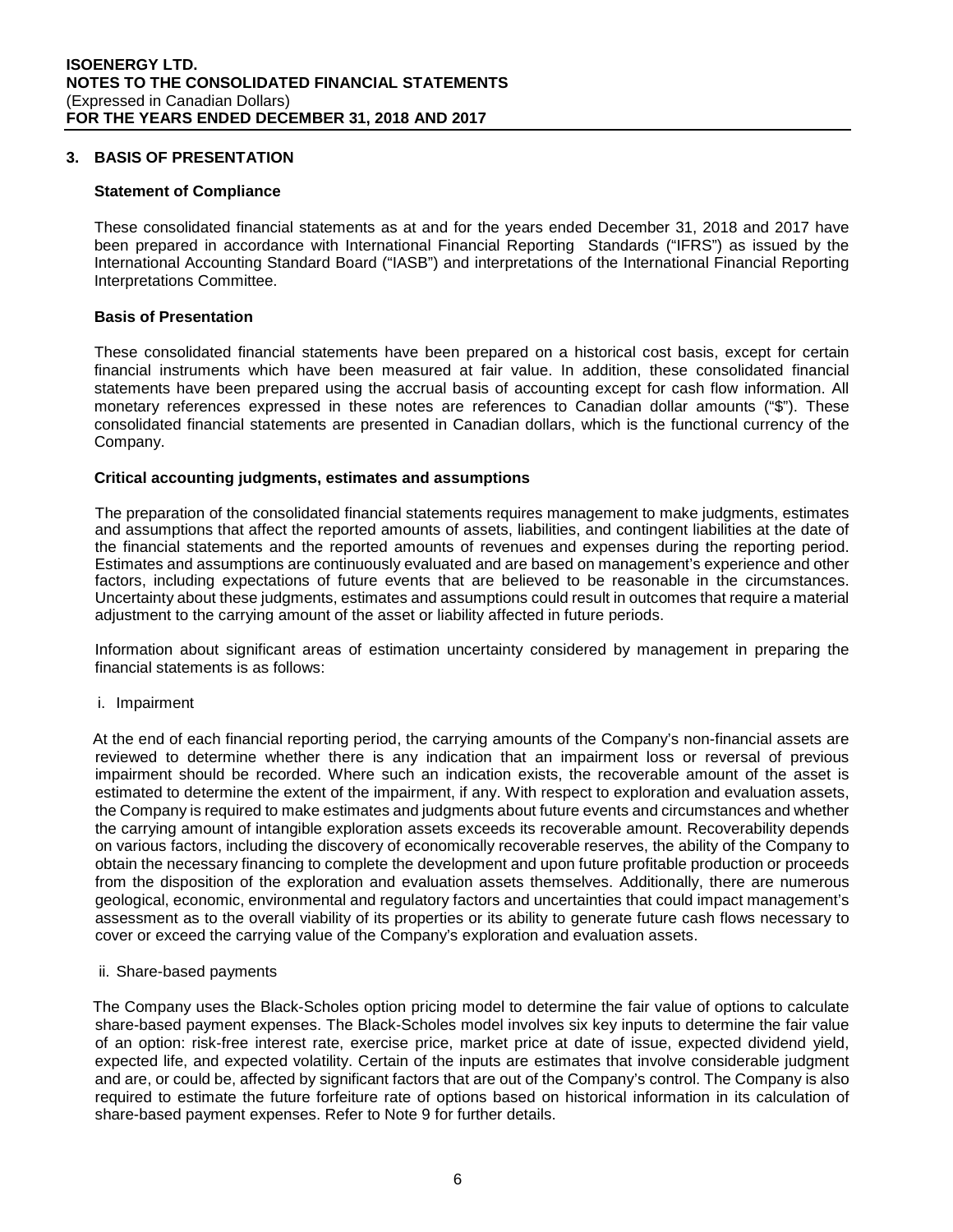#### **3. BASIS OF PRESENTATION (continued)**

In situations where equity instruments are issued to settle amounts due or for goods or services received by the entity the transaction is measured at the fair value of the goods or services received unless that fair value cannot be estimated reliably, in which case the good or services received and corresponding increase in equity are measured at the fair value of the equity instrument issued. The significant share-based payment transactions are listed in note 9, and include property acquisitions.

Information about significant areas of judgment exercised by management in preparing these financial statements are as follows:

#### i. Going concern

The Company's management has assessed the Company's ability to continue as a going concern as disclosed in Note 2, and is satisfied that the Company has the resources to continue its business for the foreseeable future. Furthermore, management is not aware of any material uncertainties that may cast significant doubt upon the Company's ability to continue as a going concern. Therefore, these financial statements continue to be prepared on a going concern basis.

#### ii. Exploration and evaluation expenditures

The application of the Company's accounting policy for exploration and evaluation expenditures requires judgment to determine if indicators of impairment exists and whether future economic benefits are likely from either future exploitation or sale, or whether activities have not reached a stage which permits a reasonable assessment of the existence of mineral reserves or resources. The determination of mineral reserves and resources is itself an estimation process that requires varying degrees of uncertainty depending on how the resources are classified.

#### **4. SIGNIFICANT ACCOUNTING POLICIES**

The accounting policies followed by the Company as set out below have been consistently followed in the preparation of these financial statements except for the adoption of IFRS 9 Financial Instruments effective January 1, 2018 as described below.

#### **(a) Functional and Presentation Currency**

These consolidated financial statements are presented in Canadian dollars, which is the functional currency of the Company.

#### *Translation of foreign currency transactions and balances*

Foreign currency transactions are translated into the Company's functional currency using the exchange rate prevailing at the date of the transaction or the date of valuation (when items are re-measured). Monetary assets and liabilities denominated in foreign currencies are translated into the functional currency at the spot rate of exchange in effect as at the reporting date. Non-monetary items that are measured in terms of historical cost in a foreign currency are translated into the reporting currency using the exchange rate as at the date of the initial transaction.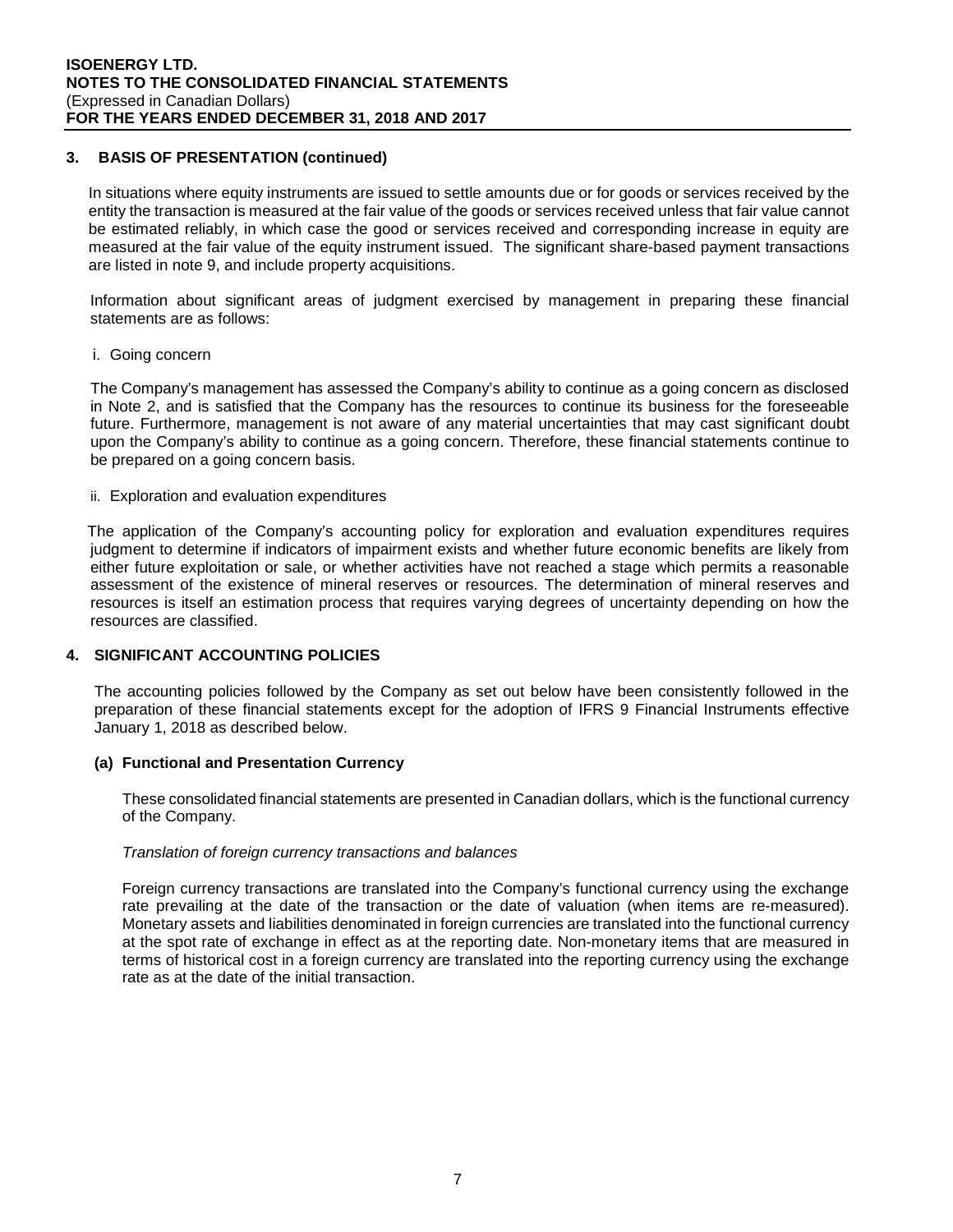#### **(b) Cash**

Cash includes deposits held with banks and which are available on demand or have an initial term of 90 days or less.

#### **(c) Exploration and Evaluation Assets**

Once the legal right to explore a property has been obtained, exploration and evaluation costs are capitalized as exploration and evaluation assets on an area of interest basis, pending determination of the technical feasibility and commercial viability of the property. Capitalized costs include costs directly related to exploration and evaluation activities in the area of interest. General and administrative costs are only allocated to the asset to the extent that those costs can be directly related to operational activities in the relevant area of interest. When a claim is relinquished, or a project is abandoned, the related deferred costs are recognized in profit or loss immediately. Proceeds received from the sale of any interest in a property will be credited against the carrying value of the property, with any excess included in the loss for the year.

Although the Company has taken steps to verify its title to exploration and evaluation assets in which it has an interest, in accordance with industry standards for similarly advanced exploration properties, these procedures do not guarantee the Company's title. A property may be subject to unregistered prior agreements or inadvertent non-compliance with regulatory requirements.

At each reporting date, management reviews properties for events and circumstances which may indicate possible impairment.

Once the technical feasibility and commercial viability of the extraction of mineral resources in an area of interest is demonstrable, exploration and evaluation assets attributable to that area of interest are first tested for impairment and then reclassified to mining assets and development assets within property, plant and equipment.

#### **(d) Equipment**

#### *(i) Recognition and measurement*

Items of equipment are stated at cost less accumulated depreciation and impairment losses. Cost includes expenditures that are directly attributable to the acquisition of the asset.

#### *(ii) Subsequent costs*

The cost of replacing part of an item of equipment is recognized when that cost is incurred, if it is probable that the future economic benefits of the item will flow to the Company and the cost of the item can be measured reliably.

#### *(iii) Depreciation*

The carrying amount of equipment (including initial and subsequent capital expenditures) is amortized to the estimated residual value over the estimated useful life of the specific assets. Depreciation is calculated over the estimated useful life of each significant component of equipment as follows:

- Computing equipment 55% declining balance basis<br>- Software 55% declining balance basis - Software 55% declining balance basis<br>- Field equipment 20% declining balance basis 20% declining balance basis - Office equipment 5 years straight-line

8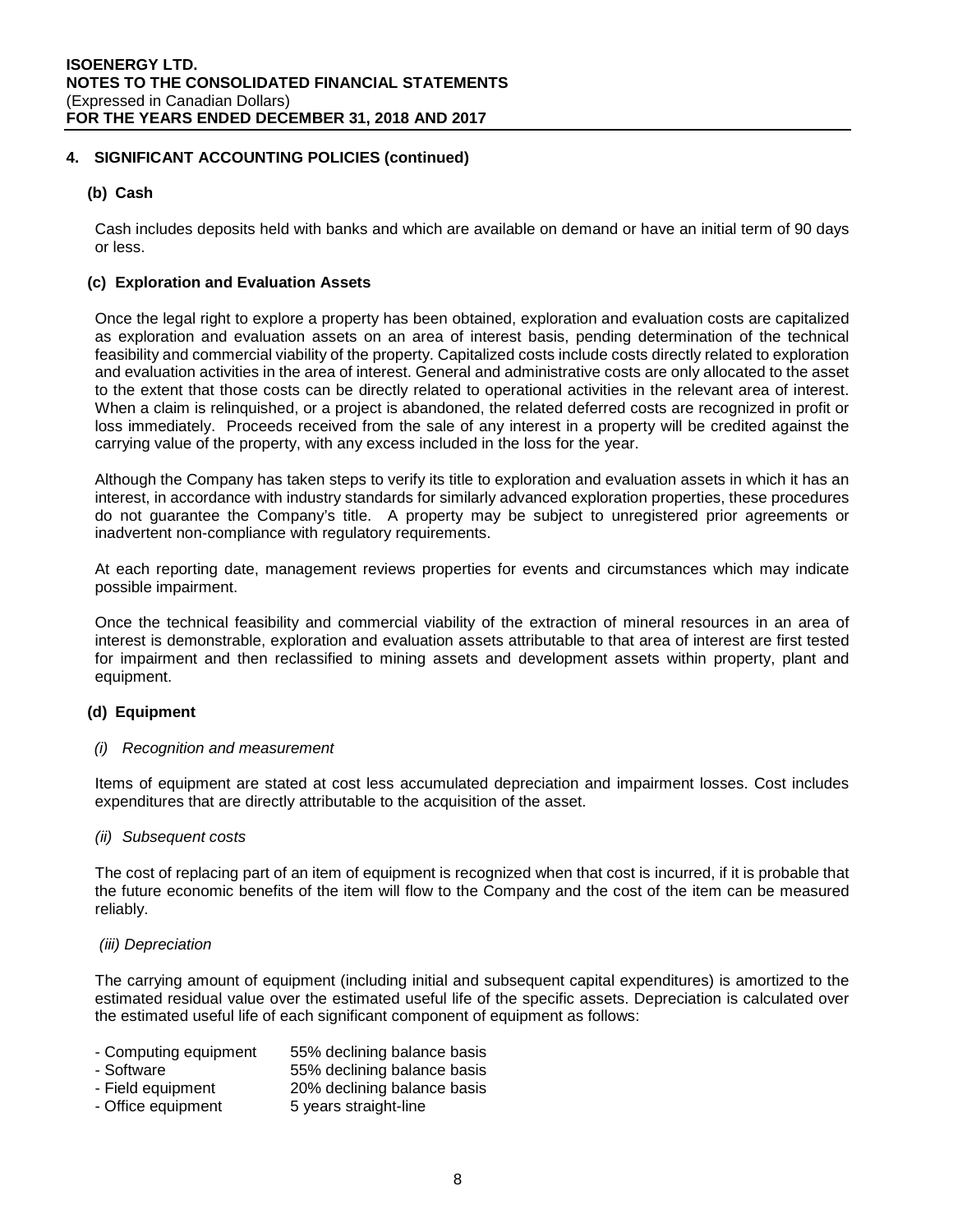Depreciation methods, useful lives, and residual values are reviewed at least annually and adjusted if appropriate.

#### *(iv) Disposal*

Gains and losses on disposal of an item of equipment are determined by comparing the proceeds from disposal with the carrying amount of the item and are recognized in profit or loss.

#### **(e) Impairment – Non Financial Assets**

At each reporting date the Company reviews the carrying amounts of its non-financial assets to determine whether there is any indication of impairment. If any such indication exists, then the asset's recoverable amount is estimated.

An impairment loss is recognized when the carrying amount of an asset, or a cash generating unit ("CGU"), exceeds its recoverable amount. A CGU is the smallest identifiable group of assets that generates cash inflows that are largely independent of the cash inflows from other assets or groups of assets.

The recoverable amount of an asset is the greater of an asset's fair value less the cost to sell the asset and its value in use. In assessing value in use, estimated future cash flows are discounted to present value using a pre-tax discount rate that reflects the current market assessments of the time value of money and the risks specific to the asset. For an asset that does not generate cash inflows largely independent of those from other assets, the recoverable amount is determined for the CGU to which the asset belongs.

Impairment losses are recognized in profit and loss for the period. Impairment losses recognized in respect of CGUs are allocated first to reduce the carrying amount of any goodwill allocated to the CGUs and then to reduce the carrying amount of the other assets in the unit on a pro-rata basis.

An impairment loss is only reversed if there is an indication that the impairment loss may no longer exist and there has been a change in the estimate used to determine the recoverable amount, however, not to an amount higher than the carrying amount that would have been determined had no impairment loss been recognized in previous years.

Assets that have an indefinite useful life are not subject to depreciation and are tested annually for impairment.

#### **(f) Decommissioning and Restoration Provisions**

Decommissioning and restoration provisions are recorded when a present legal or constructive obligation exists as a result of past events and it is probable that an outflow of resources embodying economic benefits will be required to settle the obligation, and a reliable estimate of the amount of the obligation can be made.

Provisions are determined by discounting the expected future cash flows at a pre-tax rate that reflects current market assessments of the time value of money and the risk specific to the liability. The unwinding of the discount is recognized as finance costs.

Changes in reclamation estimates are accounted for prospectively as a change in the corresponding capitalized cost.

The Company did not have any decommissioning and restoration provisions for the years presented.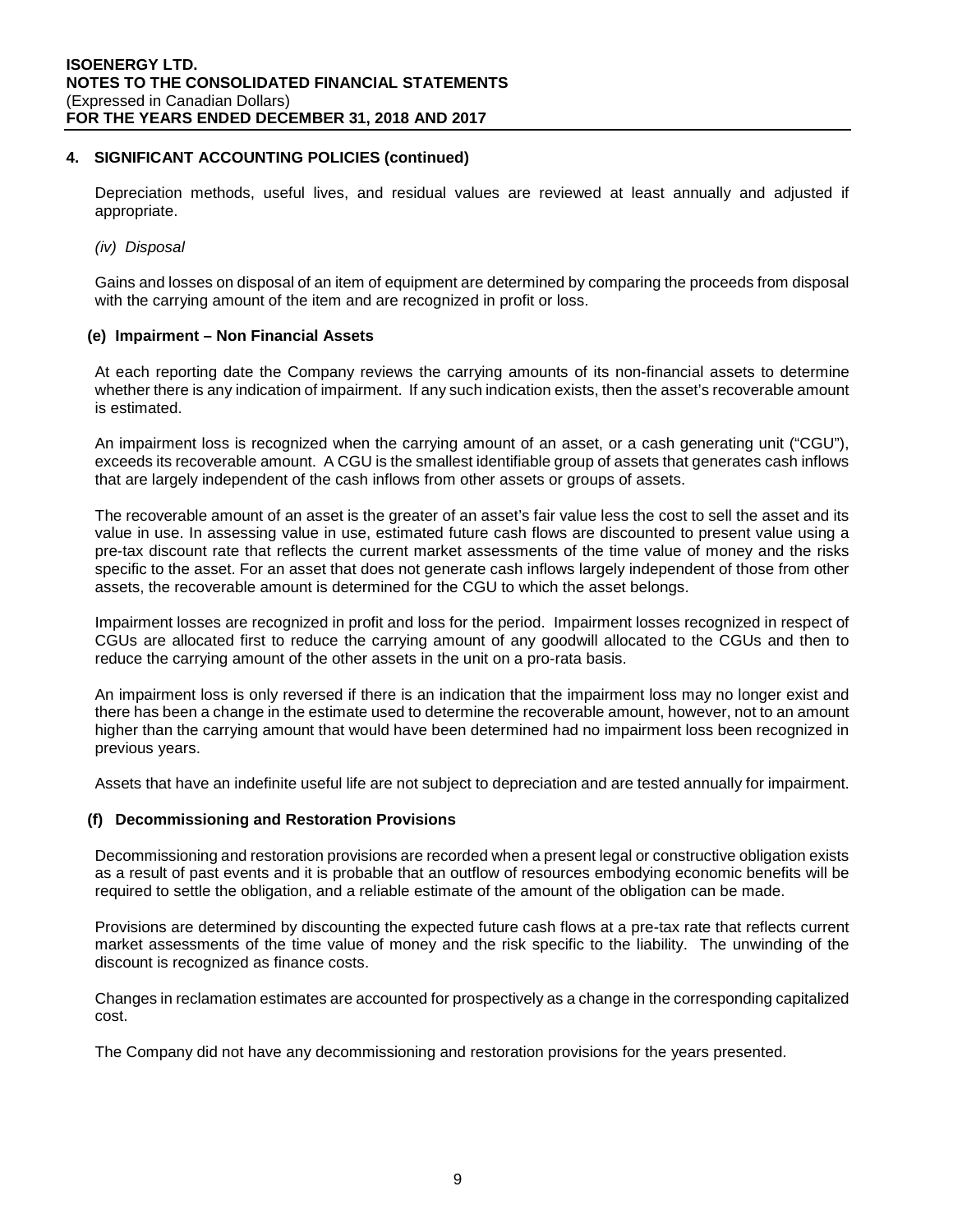#### **(g) Share Capital**

Common shares are classified as equity. Incremental costs directly attributable to the issue of common shares are recognized as a deduction from equity. Common shares issued for consideration other than cash, are measured based on the fair value of the consideration received, unless the fair value cannot be estimated reliably, in which case they are measured at the fair value of the shares at the date the shares are issued.

#### **(h) Warrants**

From time to time, warrants are issued as part of a unit which is made up of a common share and a full or partial warrant. The warrant allows the holder to acquire common shares of the Company. The Company uses the residual value in assigning the value to the warrant which is included in the warrant reserve in the statement of equity.

#### **(i) Share-based payments**

The Company's stock option plan allows Company employees, directors, officers and consultants to acquire common shares of the Company. The fair value of options granted is recognized as a share-based payments expense or capitalized to exploration and evaluation assets with a corresponding increase in equity reserves.

Fair value is measured at grant date, and each tranche is recognized using the graded vesting method over the period during which the options vest. The fair value of granted options is measured using the Black-Scholes option pricing model, taking into account the terms and conditions upon which the options were granted. At each reporting date, the amount recognized as an expense is adjusted to reflect the actual number of stock options that are expected to vest. In situations where equity instruments are issued to settle amounts due or for goods or services received by the Company as consideration which cannot be estimated reliably, they are measured at the fair value of the share-based payment. Otherwise, share-based payments are measured at the fair value of the amount settled or goods or services received.

#### **(j) Flow-through shares**

Resource expenditure deductions for income tax purposes related to exploration activities funded by flowthrough share arrangements are renounced to investors under Canadian income tax legislation. On issuance, the Company separates the flow-through share into i) a flow-through share premium, equal to the estimated premium, if any, investors paid for the flow-through feature, which is recognized as a liability due to the obligation to incur eligible expenditures and ii) share capital. Upon eligible exploration expenditures being incurred, the Company recognizes a deferred tax liability for the amount of tax deduction renounced to shareholders. To the extent that eligible deferred income tax assets are available, the Company will reduce the deferred income tax liability and records a deferred income tax recovery. Proceeds received from the issuance of flow-through shares must be expended on Canadian resource property exploration within a period of two years. Failure to expend such funds as required under the Canadian income tax legislation will result in a Part XII.6 tax to the Company on flow-through proceeds renounced under the "Look-back" Rule. If applicable, this tax is classified as a financial expense.

#### **(j) Loss per Share**

.

Basic loss per share is calculated by dividing the loss for the year by the weighted average number of common shares outstanding during the year.

The Company uses the treasury stock method to compute the dilutive effect of options and other similar instruments. Under this method, the weighted average number of shares outstanding used in the calculation of diluted loss per share assumes that the deemed proceeds received from the exercise of stock options and their equivalents would be used to repurchase common shares of the Company at the average market price during the period.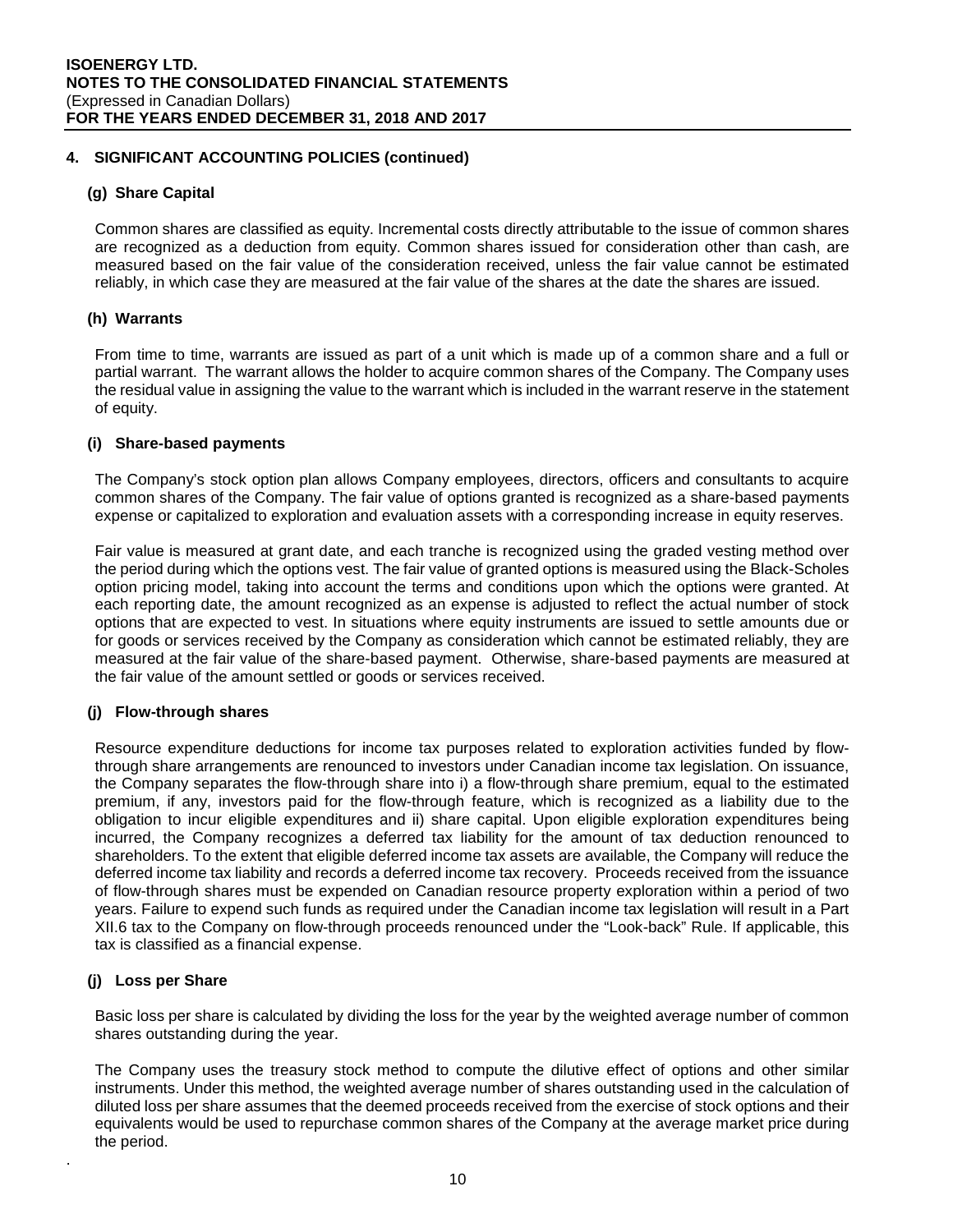Existing stock options and warrants have not been included in the computation of diluted loss per share as to do so would be anti-dilutive. Accordingly, basic and diluted loss per share is the same for the years presented

#### **(k) Income taxes**

Income tax expense comprises current and deferred tax. Current tax and deferred tax are recognized in profit or loss except to the extent that it relates to items recognized directly in equity or in other comprehensive income.

Current tax is the expected tax payable or receivable on the taxable income or loss for the year, using tax rates enacted at the reporting date, and any adjustment to tax payable in respect of previous years.

Deferred tax is recognized in respect of temporary differences between the carrying amounts of assets and liabilities for financial reporting purposes and the amounts used for taxation purposes. Deferred tax is not recognized for the following temporary differences: the initial recognition of assets or liabilities in a transaction that is not a business combination and that affects neither accounting nor taxable profit or loss, and differences relating to investments in subsidiaries and jointly controlled entities to the extent that it is probable that they will not reverse in the foreseeable future. In addition, deferred tax is not recognized for taxable temporary differences arising on the initial recognition of goodwill. Deferred tax is measured at the tax rates that are expected to be applied to temporary differences when they reverse, based on the laws that have been enacted or substantively enacted by the reporting date.

Deferred tax assets and liabilities are offset if there is a legally enforceable right to offset current tax liabilities and assets, and they relate to income taxes levied by the same tax authority on the same taxable entity, or on different tax entities, but they intend to settle current tax liabilities and assets on a net basis or their tax assets and liabilities will be realized simultaneously.

A deferred tax asset is recognized for unused tax losses, tax credits and deductible temporary differences, to the extent that it is probable that future taxable profits will be available against which they can be utilized. Future taxable profits are determined based on the reversal of relevant taxable temporary differences. If the amount of taxable temporary differences is insufficient to recognize a deferred tax asset in full, then future taxable profits, adjusted for reversals of existing temporary differences, are considered, based on the business plan for the Company. Deferred tax assets are reviewed at each reporting date and are reduced to the extent that it is no longer probable that the related tax benefit will be realized.

#### **New standards adopted:**

The Company reviewed certain new standards that were issued by IAS board that are mandatory for accounting periods beginning on or after January 1, 2018. These standards are listed below and had no impact on the Company.

IFRS 2 – Share-based payments is an amended standard to clarify how to account for certain types of sharebased payment transactions. The amendments provide for the effects of vesting and non-vesting conditions on the measurement of cash-settled share-based payments, share-based payment transactions with a net settlement feature for withholding tax obligations, and a modification to the terms and conditions of a sharebased payment that changes the classification of the transaction from cash-settled to equity-settled.

The Company has adopted all of the requirements of IFRS 9 Financial Instruments ("IFRS 9") as of January 1, 2018. IFRS 9 replaces IAS 39 Financial Instruments: Recognition and Measurement ("IAS 39"). IFRS 9 utilizes a revised model for the classification and measurement of financial instruments and a single, forward-looking "expected loss" impairment model. Most of the requirements in IAS 39 for classification and measurement of financial liabilities were carried forward in IFRS 9, with the exception that for financial liabilities designated at fair value through profit or loss, the change in fair value that is attributable to changes in credit risk of that liability is presented in other comprehensive loss instead of in statement of loss as previously applied. The following is the Company's new accounting policy for financial instruments under IFRS 9.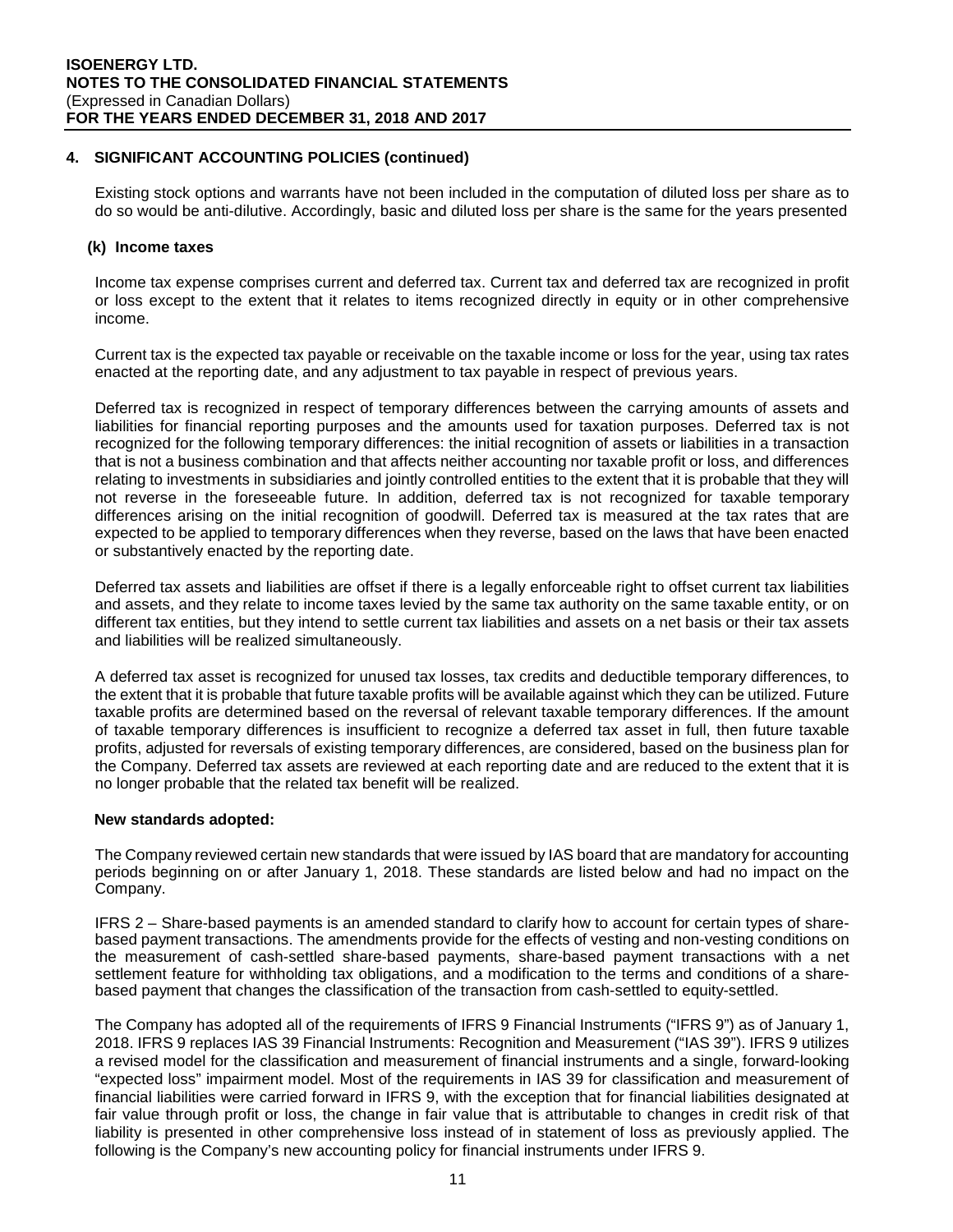#### **(a) Classification**

The Company classifies its financial assets in the following categories: at fair value through profit and loss ("FVTPL"), at fair value through other comprehensive income ("FVTOCI") or at amortized cost. The Company determines the classification of financial assets at initial recognition. The classification of debt instruments is driven by the Company's business model for managing the financial assets and their contractual cash flow characteristics. Equity instruments that are held for trading (including all equity derivative instruments) are classified as at FVTPL. For other equity instruments, on the day of acquisition the Company can make an irrevocable election (on an instrument-by-instrument basis) to designate them as at FVTOCI. Financial liabilities are measured at amortized cost, unless they are required to be measured at FVTPL (such as instruments held for trading or derivatives).

The Company completed a detailed assessment of its financial assets and liabilities as at January 1, 2018. The following table shows the original classification under IAS 39 and the new classification under IFRS 9:

|                                          | <b>Measurement category</b> |                |  |  |  |  |
|------------------------------------------|-----------------------------|----------------|--|--|--|--|
|                                          | Original - IAS 39           | New - IFRS 9   |  |  |  |  |
| <b>Financial assets</b>                  |                             |                |  |  |  |  |
| Cash and cash equivalents                | Amortized cost              | Amortized cost |  |  |  |  |
| Accounts receivable                      | Amortized cost              | Amortized cost |  |  |  |  |
| <b>Financial liabilities</b>             |                             |                |  |  |  |  |
| Accounts payable and accrued liabilities | Amortized cost              | Amortized cost |  |  |  |  |

There have been no changes in the carrying value of the Company's financial instruments or to previously reported figures as a result of changes to the measurement categories in the table noted above.

#### **(b) Measurement**

*Financial assets at FVTOCI -* Elected investments in equity instruments at FVTOCI are initially recognized at fair value plus transaction costs. Subsequently they are measured at fair value, with gains and losses arising from changes in fair value recognized in other comprehensive loss.

*Financial assets and liabilities at amortized cost -* Financial assets and liabilities at amortized cost are initially recognized at fair value, and subsequently carried at amortized cost less any impairment.

*Financial assets and liabilities at FVTPL* - Financial assets and liabilities carried at FVTPL are initially recorded at fair value and transaction costs are expensed in the consolidated statements of loss. Realized and unrealized gains and losses arising from changes in the fair value of the financial assets and liabilities held at FVTPL are included in the consolidated statements of loss in the period in which they arise. Where management has opted to recognize a financial liability at FVTPL, any changes associated with the Company's own credit risk will be recognized in other comprehensive loss.

#### **(c) Impairment of financial assets at amortized cost**

Under IFRS 9, the Company recognizes a loss allowance using the expected credit loss model on financial assets that are measured at amortized cost.

The adoption of the expected credit loss impairment model under IFRS 9 had no impact on the carrying amounts of our financial assets on the transition date given the Company transacts exclusively with large international financial institutions and amounts receivable are comprised of value-added tax receivable from the government of Canada.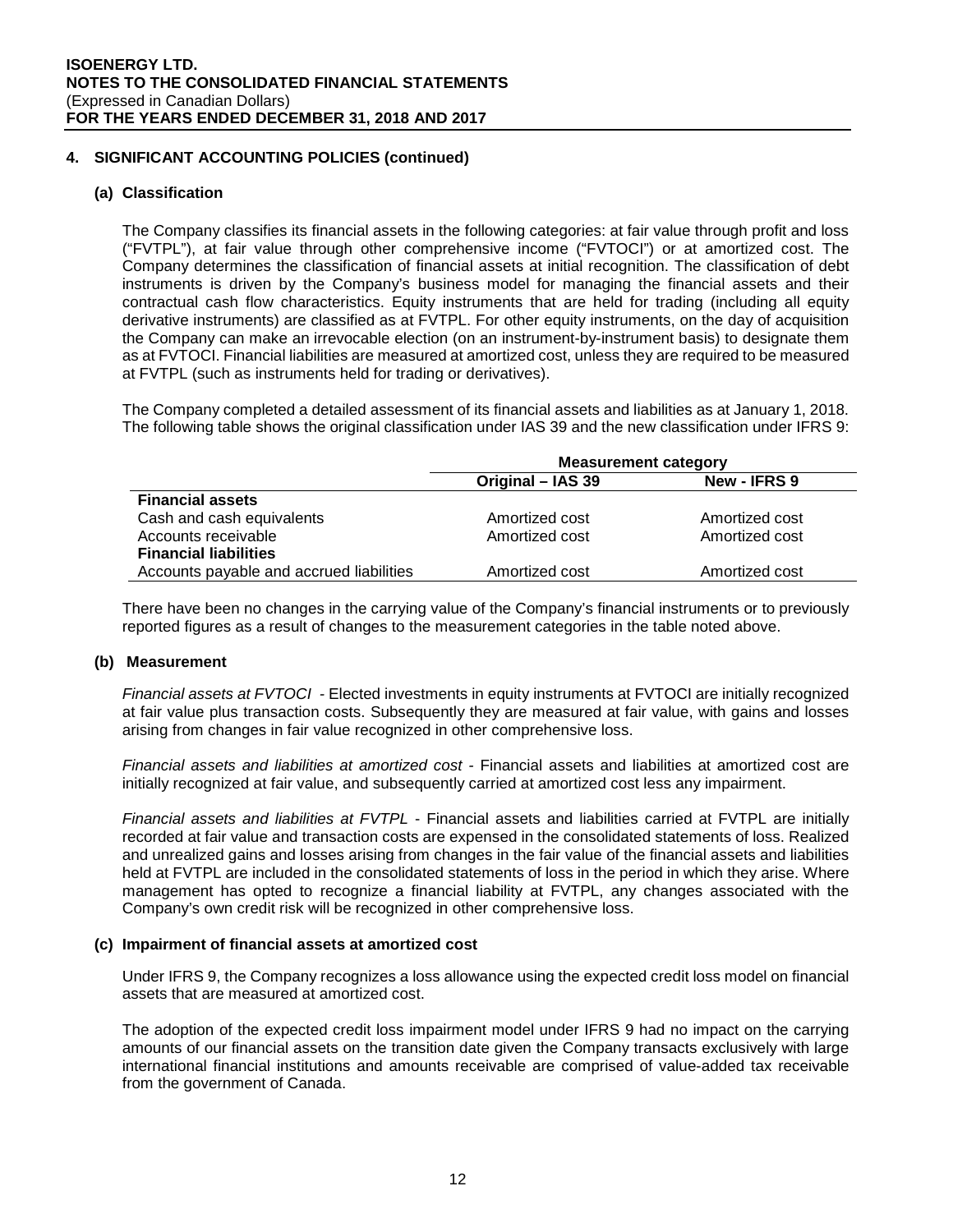At each reporting date, the Company measures the loss allowance for the financial asset at an amount equal to the lifetime expected credit losses if the credit risk on the financial asset has increased significantly since initial recognition. If at the reporting date, the financial asset has not increased significantly since initial recognition, the Company measures the loss allowance for the financial asset at an amount equal to twelve month expected credit losses.

Impairment losses on financial assets carried at amortized cost are reversed in subsequent periods if the amount of the loss decreases and the decrease can be objectively related to an event occurring after the impairment was recognized.

#### **(d) Derecognition**

#### **Financial assets**

The Company derecognizes financial assets only when the contractual rights to cash flows from the financial assets expire, or when it transfers the financial assets and substantially all the associated risks and rewards of ownership to another entity. Gains and losses on derecognition are generally recognized in the consolidated statement of loss. However, gains and losses on derecognition of financial assets classified as FVTOCI remain within the accumulated other comprehensive loss.

#### **Financial liabilities**

The Company derecognizes financial liabilities only when its obligations under the financial liabilities are discharged, cancelled or expired. The difference between the carrying amount of the financial liability derecognized and the consideration paid and payable, including any non-cash assets transferred or liabilities assumed, is recognized in the consolidated statement of loss.

#### **Future accounting pronouncements:**

The following standard has not been adopted by the Company and is being evaluated:

IFRS 16 – *Leases* ("IFRS 16") is a new standard that will replace IAS 17 – *Leases,* effective for annual periods beginning on or after January 1, 2019. The new standard introduces a single lessee accounting model and requires a lessee to recognize assets and liabilities for all leases with a term of more than 12 months, unless asset is of low value. A lessee is require to recognize a right-of-use asset representing its right to use the underlying asset and a lease liability representing its obligation to make lease payments.

On January 1, 2019 the Company plans to adopt IFRS 16 retrospectively with the cumulative effect on initially applying the standard recognized at the date of initial application. The Company will also elect to account for leases with lease terms that end within 12 months of the date of initial application as short term leases whereby the Company will recognize the lease payments as an expense over the lease term.

Upon the adoption of IFRS 16, the Company anticipates it will record a balance of right-of-use asset of approximately \$260,000 and associated lease liability related to its only lease with a term of 12 months or more on the statement of financial position at January 1, 2019. The lease is related to office space and extends to May 31, 2023. Due to the recognition of the lease asset and liability, a higher amount of depreciation expense and interest on the lease liability and a lower amount of lease or rental expense will be recognized under IFRS 16 as compared to the current standard. Lastly, the Company expects a reduction in cash flows from operating activites with a corresponding increase in cash outflows from financing activities under IFRS 16.

IsoEnergy has a Facilities and Shared Services Agreement ("NxGold Agreement") with NxGold, a related company. IsoEnergy effectively sub-leases approximately 50% of its office space to the NxGold in exchange for \$2,589 per month. The NxGold Agreement can be terminated with 30-days' notice but is expected to be renewed for the term of the lease. The amounts received from NxGold will be recognized as other income. Previously they were netted against the rental expense.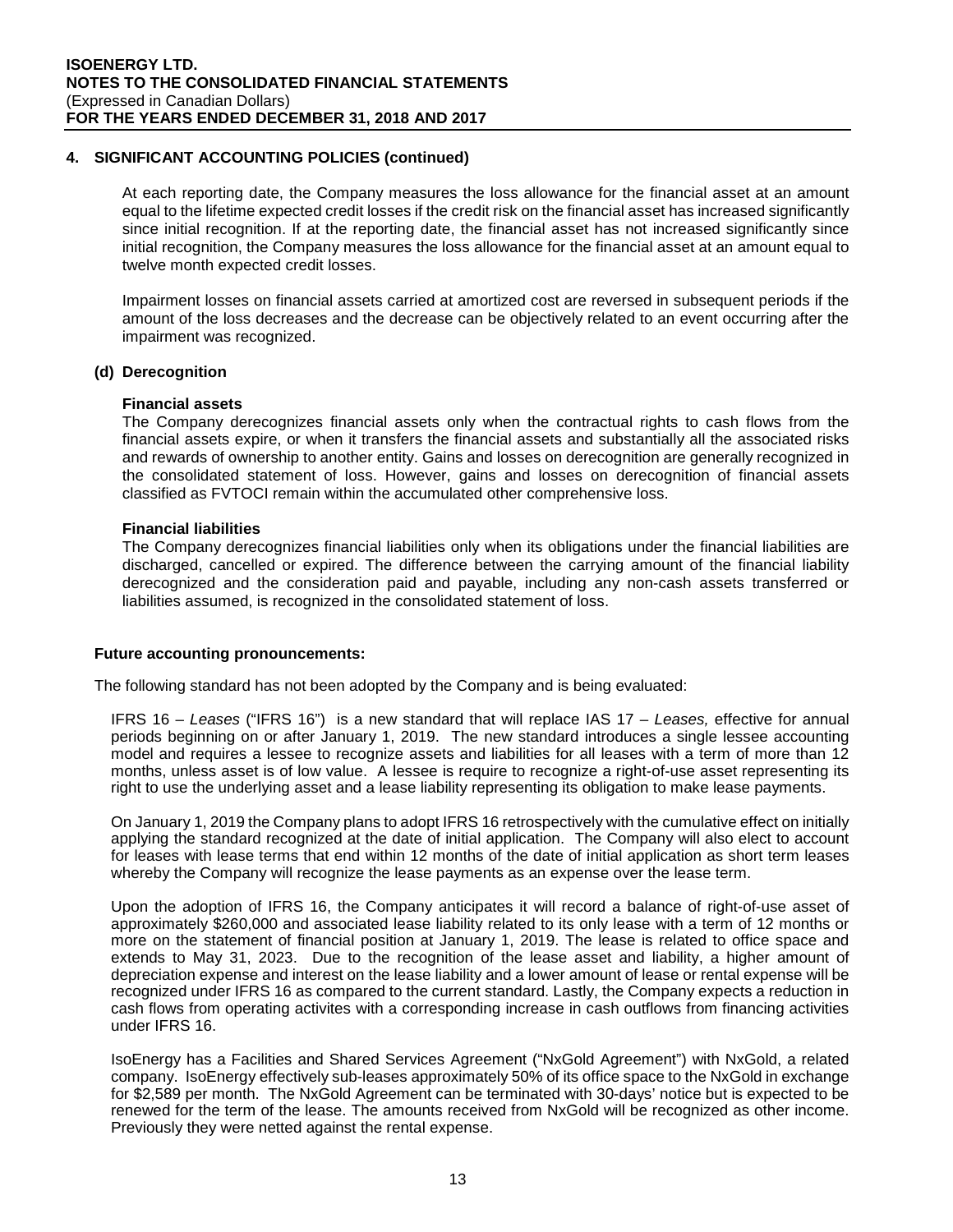## **5. EQUIPMENT**

The following is a summary of the carrying values of equipment:

|                                 | Computing<br>equipment |        | <b>Software</b> |        | <b>Field</b><br>equipment |        | <b>Office furniture</b><br>and leasehold<br><i>improvements</i> |        | Total         |
|---------------------------------|------------------------|--------|-----------------|--------|---------------------------|--------|-----------------------------------------------------------------|--------|---------------|
| Cost                            |                        |        |                 |        |                           |        |                                                                 |        |               |
| Balance, January 1, 2017        | \$                     | 8,439  | \$              | 64,947 | \$                        | 27,092 | \$                                                              | 11,776 | \$<br>112,254 |
| Additions                       |                        | 3,911  |                 |        |                           |        |                                                                 | 1,327  | 5,238         |
| Balance, December 31, 2017      |                        |        |                 |        |                           |        |                                                                 |        |               |
| and December 31, 2018           | \$                     | 12,350 | S               | 64,947 | \$                        | 27,092 | \$                                                              | 13,103 | \$<br>117,492 |
| <b>Accumulated depreciation</b> |                        |        |                 |        |                           |        |                                                                 |        |               |
| Balance, January 1, 2017        | \$                     | 2,320  | \$              | 17.860 | \$                        | 2,710  | \$                                                              | 610    | \$<br>23,500  |
| Depreciation                    |                        | 7,194  |                 | 25,989 |                           | 4,876  |                                                                 | 3,353  | 41,412        |
| Balance, December 31, 2017      |                        | 9,514  |                 | 43,849 |                           | 7,586  |                                                                 | 3,963  | 64,912        |
| Depreciation                    |                        | 2,836  |                 | 11,156 |                           | 6,458  |                                                                 | 3,932  | 24,382        |
| Balance, December 31, 2018      | \$                     | 12,350 | \$              | 55,005 | \$                        | 14,044 | \$                                                              | 7,895  | \$<br>89,294  |
| Net book value:                 |                        |        |                 |        |                           |        |                                                                 |        |               |
| Balance, December 31, 2017      | \$                     | 2,836  | \$              | 21,098 | \$                        | 19,506 | \$                                                              | 9,140  | \$<br>52,580  |
| Balance, December 31, 2018      | \$                     |        |                 | 9,942  | \$                        | 13,048 | \$                                                              | 5,208  | \$<br>28,198  |

## **6. EXPLORATION AND EVALUATION ASSETS**

The following is a summary of the carrying value of the acquisition costs and expenditures on the Company's exploration and evaluation assets:

|                             | <b>Note</b> | 2018             | 2017             |
|-----------------------------|-------------|------------------|------------------|
| <b>Acquisition costs:</b>   |             |                  |                  |
| Balance, opening            |             | \$<br>33,398,942 | \$<br>30,100,000 |
| Additions                   | a,b,c,d     | 1,885,897        | 3,298,942        |
| Balance, closing            |             | \$<br>35,284,839 | \$<br>33,398,942 |
| Deferred exploration costs: |             |                  |                  |
| Balance, opening            |             | \$<br>5,666,863  | \$<br>2,891,814  |
| Additions:                  |             |                  |                  |
| Drilling                    |             | 1,103,960        | 1,168,096        |
| Geological and geophysical  |             | 152,007          | 378,497          |
| Labour and wages            |             | 693,611          | 510,398          |
| Share-based compensation    |             | 235,852          | 357,475          |
| Geochemistry and assays     |             | 104,217          | 143,135          |
| Camp costs                  |             | 142,069          | 110,603          |
| Travel and other            |             | 89,824           | 106,845          |
| <b>Total additions</b>      |             | \$<br>2,521,540  | \$<br>2,775,049  |
| Balance, closing            |             | \$<br>8,188,403  | \$<br>5,666,863  |
| Total costs, closing        |             | \$<br>43,473,242 | \$<br>39,065,805 |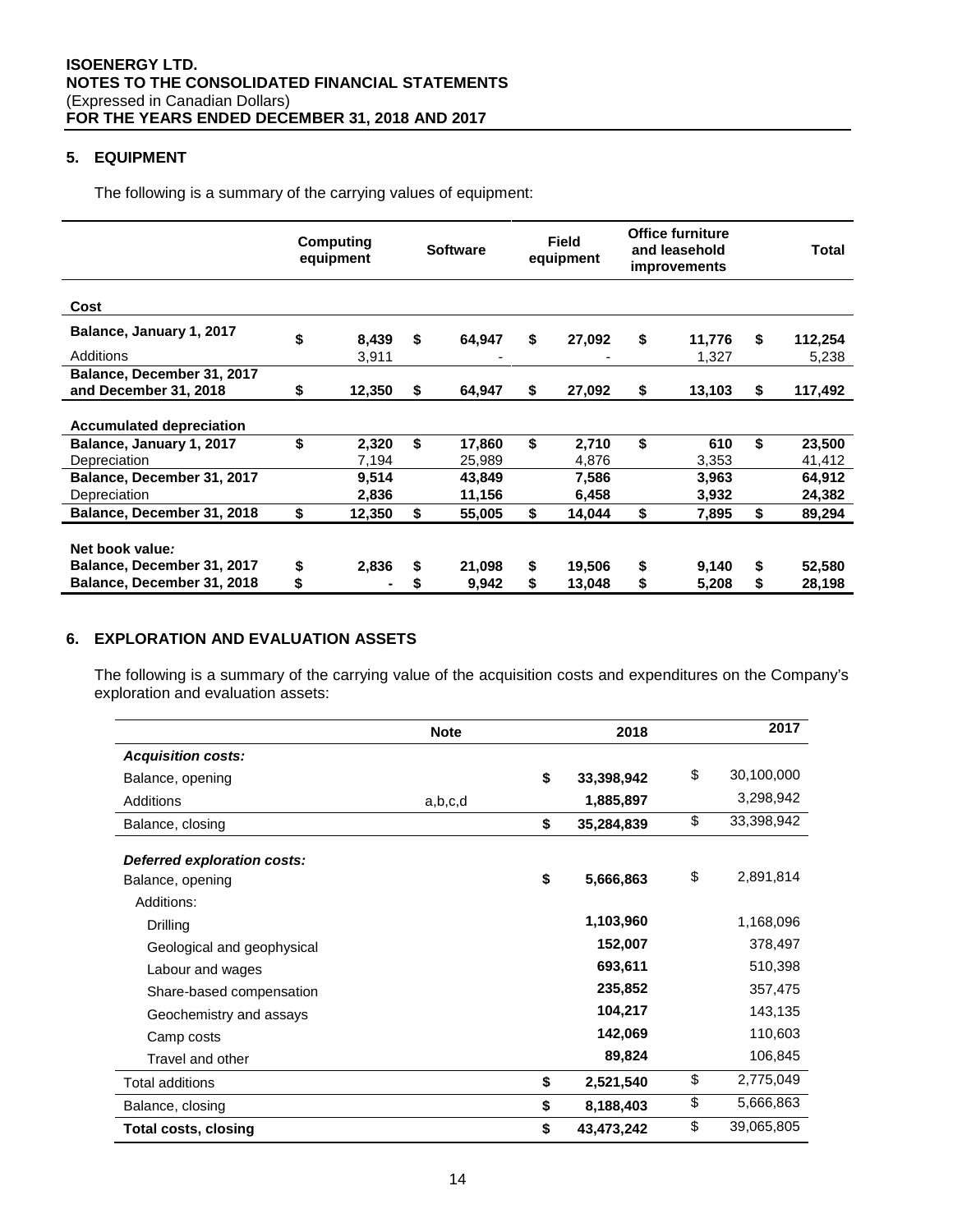#### **6. EXPLORATION AND EVALUATION ASSETS (continued)**

All claims are subject to minimum expenditure commitments. The Company expects to incur the minimum expenditures to maintain the claims.

#### **(a) Radio property**

On July 5, 2017, the Company acquired 100% of the Radio property in the Easten Athabaska Basin of Saskatchewan in exchange for 3,000,000 common shares of IsoEnergy, valued at \$2,340,000 and the payment of the optionors' legal fees of \$15,050. The Radio property is subject to a 2% net smelter royalty and a 2% gross overriding royalty on production from the property. The gross overriding royalty applies only to gems and gemstones.

#### **(b) Geiger property**

On August 8, 2017, IsoEnergy acquired a 100% interest in three mineral claims constituting the 4,188 hectare Geiger property in the Eastern Athabasca Basin of Saskatchewan in exchange for 1,000,000 common shares of the Company, then valued at \$700,000 and a cash payment of \$100,000.

On March 29, 2018, the Company expanded the Geiger property with the acquisition of 33 claims comprised of 6,800 hectares in the Dawn Lake North Block which is contiguous with the Company's Geiger property acquired August 8, 2017. The combined set of claims will be referred to as Geiger henceforth. The Company acquired the claims in exchange for 3,330,000 common shares of the Company, then valued at \$0.385 per common share or \$1,282,050 and a cash payment of \$200,000.

#### **(c) Larocque East**

On May 9, 2018, the Company acquired a 100% interest in 6 mineral claims constituting the 3,200 hectare Larocque East property in the Eastern Athabasca Basin of Saskatchewan, in exchange for \$20,000 in cash and 1,000,000 common shares valued at \$0.35 per common share or \$350,000.

#### **(d) New claim staking**

During the first quarter of 2018 and the fourth quarter of 2017, the Company spent \$19,383 and \$10,954, respectively to acquire, through staking, four new 100% owned uranium exploration properties called Whitewater, Fox, East Rim and Full Moon in the Eastern Athabasca Basin of Saskatchewan. IsoEnergy has also staked additional claims that have been consolidated into the Geiger property. The total area of all new claims combined is 25,966 hectares in 2018 and 14,554 hectares in 2017.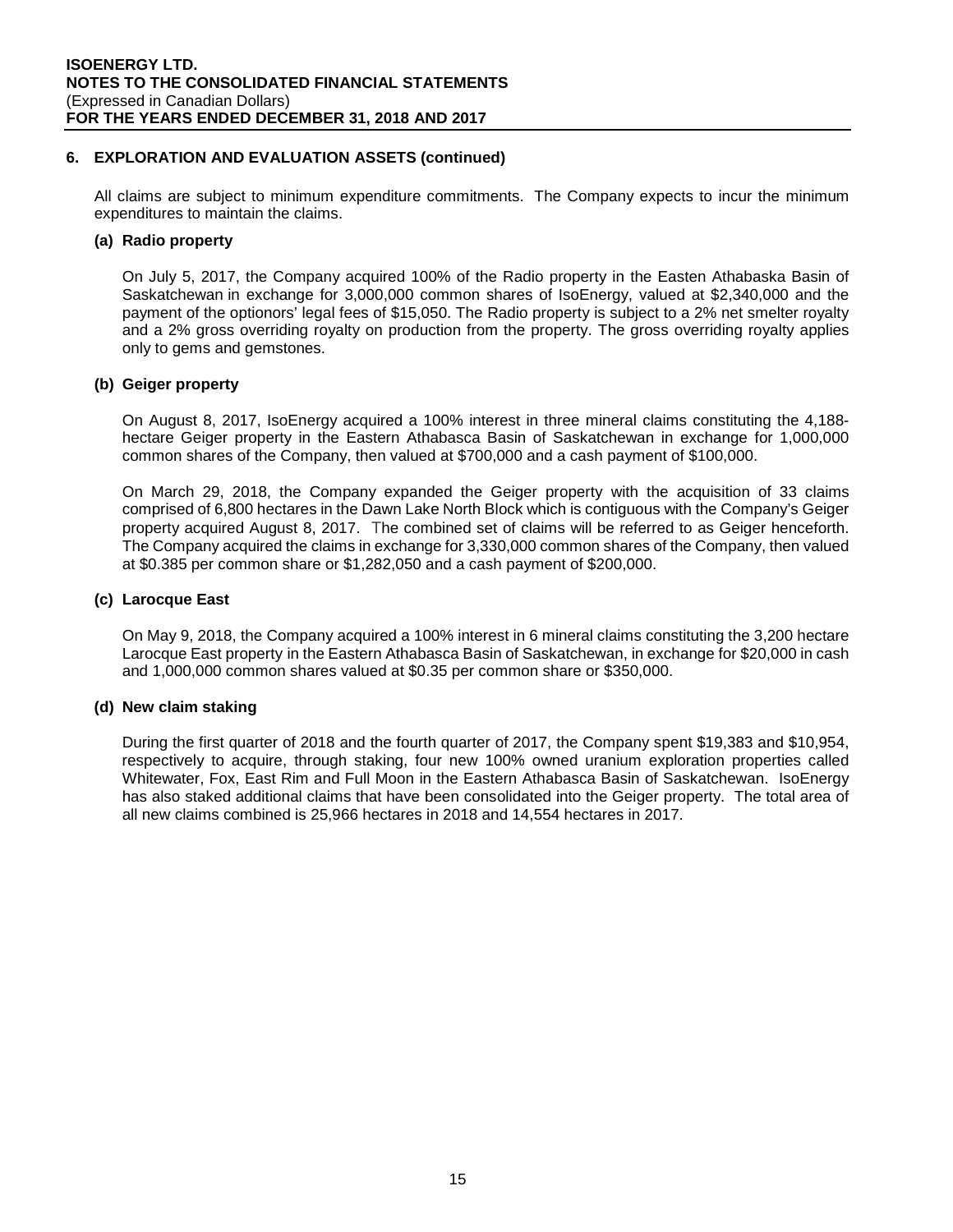#### **7. COMMITMENTS**

#### **(a) Flow-through expenditures**

The Company has raised funds through the issuance of flow-through shares. Based on Canadian tax law, the Company is required to spend this amount on eligible exploration expenditures by December 31 of the year after the year in which the shares were issued.

The premium paid for a flow-through share, which is the price paid for the share over the market price of the share, is recorded as a flow-through share premium liability. This liability is subsequently reduced when the required exploration expenditures are made, and accordingly, a recovery of flow-through premium is then recorded as a reduction in the deferred tax expense to the extent that deferred income tax assets are available.

As of December 31, 2018, the Company is obligated to spend \$4,036,208 on eligible exploration expenditures by the end of 2019. As the commitment is satisfied, the remaining balance of the flow-through premium liability is derecognized.

The flow-through share premium liability is comprised of:

|                                                                                                                | 2018      | 2017      |
|----------------------------------------------------------------------------------------------------------------|-----------|-----------|
| Balance, opening                                                                                               | 109.251   | 179.212   |
| Liability incurred on flow-through shares issued<br>Settlement of flow-through share liability on expenditures | 784.892   | 130,000   |
| made                                                                                                           | (343,751) | (199,961) |
| Balance, closing                                                                                               | 550,392   | 109,251   |

#### **(b) Office leases**

The Company has total office lease commitments at its Vancouver office as follows:

| 2019 | \$108.565 |
|------|-----------|
| 2020 | \$113.155 |
| 2021 | \$113.155 |
| 2022 | \$113.155 |
| 2023 | \$ 38,229 |

The Company paid a deposit of \$9,274 for the Vancouver office lease which will be applied to the final month's rent at the end of the term.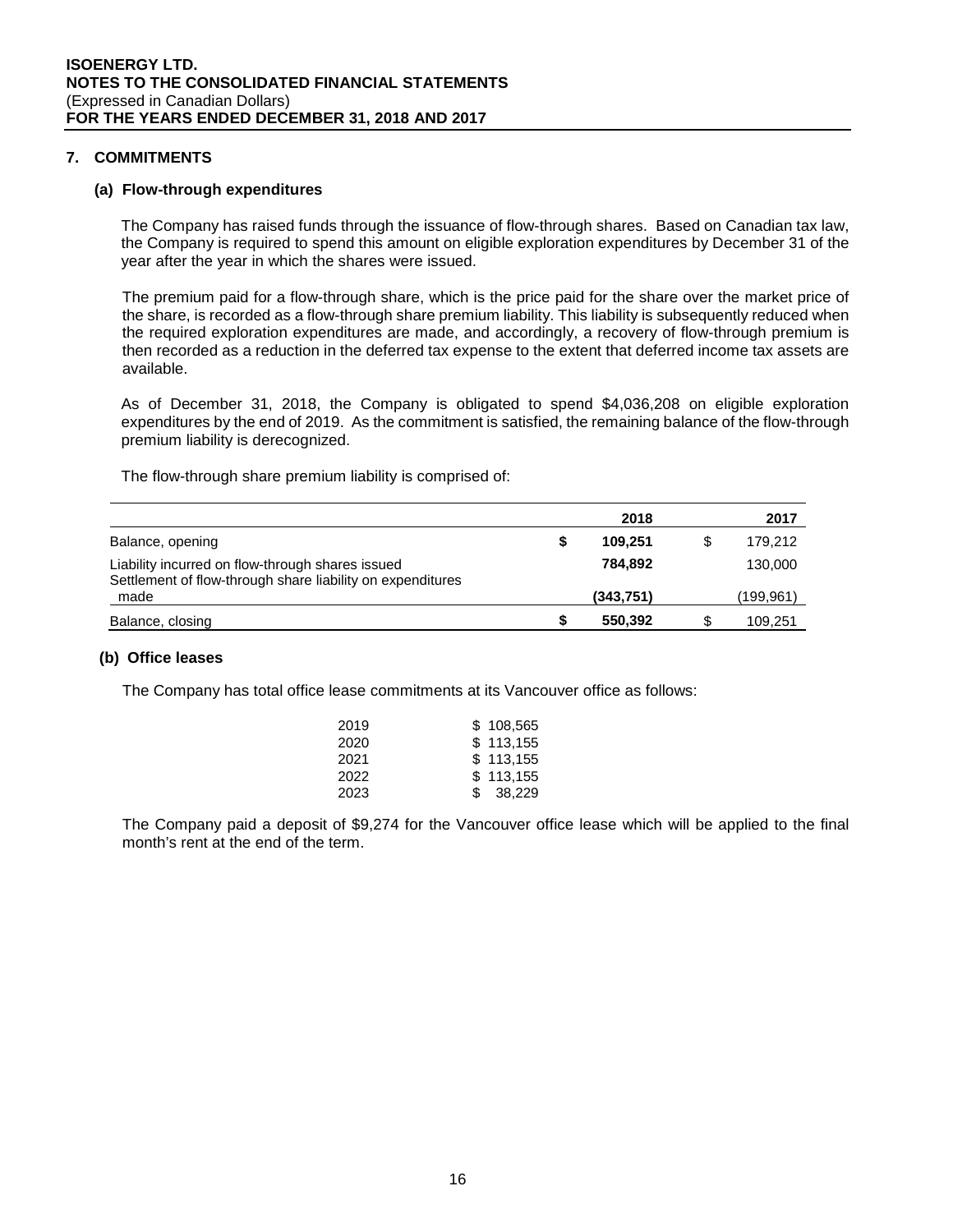#### **8. INCOME TAXES**

A reconciliation of income taxes at statutory rates with the reported income taxes is as follows:

|                                                 | 2018                | 2017              |
|-------------------------------------------------|---------------------|-------------------|
|                                                 |                     |                   |
| Loss from operations                            | \$<br>(2, 141, 579) | \$<br>(2,516,349) |
| Statutory rate                                  | 27%                 | 26.75%            |
| Expected tax recovery                           | \$<br>(578, 226)    | \$<br>(673, 123)  |
| Permanent differences:                          |                     |                   |
| Share-based compensation                        | 112,954             | 261,519           |
| Other                                           | 3,262               | (1,408)           |
| Release of flow-through share premium liability | (343, 751)          | (199, 961)        |
| Flow-through renunciation                       | 496,463             | 579,661           |
| Income tax recovery                             | \$<br>(309, 298)    | \$<br>(33, 312)   |

The tax effects of temporary differences between amounts recorded in the Company's accounts and the corresponding amounts as calculated for income tax purposes gives rise to the following deferred tax assets and liabilities:

|                                   |   | 2018        | 2017            |
|-----------------------------------|---|-------------|-----------------|
|                                   |   |             |                 |
| Tax loss carry forwards           | S | 1,323,170   | \$<br>808,117   |
| Financing costs                   |   | 177,234     | 119,010         |
| Exploration and evaluation assets |   | (1,723,879) | (1,225,393)     |
| Property and equipment            |   | 24,109      | 17,526          |
| Deferred tax liabilities          |   | (199.366)   | \$<br>(280,740) |

Movement in the Company's deferred tax balance in the year is as follows:

| December 31, 2018                 | Recognized in<br><b>Income Tax</b><br>Opening<br><b>Balance</b><br><b>Expense</b> |  |            | Recognized in<br><b>Shareholders</b><br>Equity |         | <b>Closing</b><br><b>Balance</b> |             |
|-----------------------------------|-----------------------------------------------------------------------------------|--|------------|------------------------------------------------|---------|----------------------------------|-------------|
| Deferred tax assets:              |                                                                                   |  |            |                                                |         |                                  |             |
| Tax loss carry forwards           | 808.117                                                                           |  | 515.053    | \$                                             |         | S                                | 1,323,170   |
| Financing costs                   | 119,010                                                                           |  | (57, 603)  |                                                | 115.827 |                                  | 177,234     |
| Deferred tax liabilities:         |                                                                                   |  |            |                                                |         |                                  |             |
| Exploration and evaluation assets | (1, 225, 393)                                                                     |  | (498, 486) |                                                | ۰       |                                  | (1,726,879) |
| Equipment                         | 17,526                                                                            |  | 6,583      |                                                |         |                                  | 24,109      |
|                                   | (280,740)                                                                         |  | (34, 453)  |                                                | 115,827 | S                                | (199, 366)  |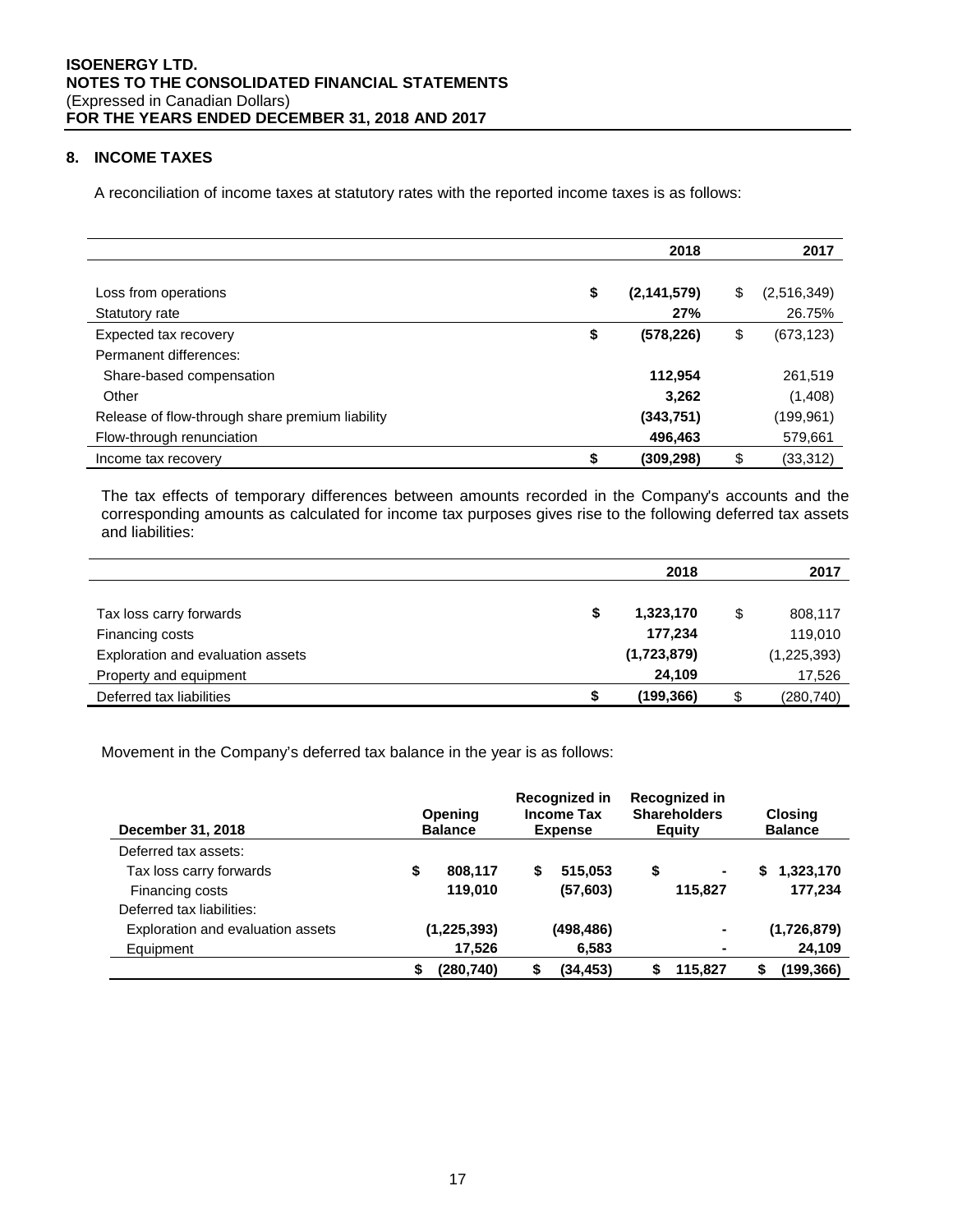#### **8. INCOME TAXES (continued)**

| December 31, 2017                 | Opening<br><b>Balance</b> | Recognized in<br>Recognized in<br><b>Shareholders</b><br><b>Income Tax</b><br><b>Expense</b><br><b>Equity</b> |         | <b>Closing</b><br><b>Balance</b> |  |
|-----------------------------------|---------------------------|---------------------------------------------------------------------------------------------------------------|---------|----------------------------------|--|
| Deferred tax assets:              |                           |                                                                                                               |         |                                  |  |
| Tax loss carry forwards           | \$<br>367.725             | 440.392<br>S                                                                                                  | \$<br>۰ | 808,117<br>S                     |  |
| Financing costs                   | 125.442                   | (28, 928)                                                                                                     | 22.496  | 119,010                          |  |
| Deferred tax liabilities:         |                           |                                                                                                               |         |                                  |  |
| Exploration and evaluation assets | (636, 100)                | (589, 293)                                                                                                    | ۰       | (1.225.393)                      |  |
| Equipment                         | 6,345                     | 11,181                                                                                                        |         | 17,526                           |  |
|                                   | (136,588)<br>\$.          | (166,648)                                                                                                     | 22.496  | (280, 740)                       |  |

The Company has non-capital losses of \$4,900,629 (2017 - \$2,993,028) which expire in 2035-2038. Tax attributes are subject to review, and potential adjustment, by tax authorities.

In 2016 IsoEnegy acquired exploration and evaluation assets from NexGen. At the time of acquisition from NexGen the net book value was \$22,773,810, as recorded in NexGen's financial statements immediately prior to the transfer, compared to the consideration paid by the Company of \$29,000,000. The difference has not been recognized as a deferred tax liability pursuant to the "initial recognition exemption" under IFRS 12 - *Income Taxes*.

#### **9. SHARE CAPITAL**

**Authorized Capital** - Unlimited number of common shares with no par value.

#### **Issued**

For the year ended December 31, 2018:

- (a) On March 29, 2018, the Company issued 3,330,000 common shares valued at \$1,282,050 to expand the Geiger property (see Note 6(b)).
- (b) On April 19, 2018, the Company closed a flow through and non-flow through non-brokered private placement. The Company issued 1,675,000 flow-through units (the "**FT Units**") at \$0.54 per FT Unit and 3,125,520 non flow-through units (the "**Units**") at \$0.40 per Unit raising aggregate gross proceeds of \$2,154,708. Each FT Unit consists of one flow-through common share and one-half of a share purchase warrant (each whole warrant, a "**Warrant**"), with each Warrant entitling the holder to purchase an additional common share for a period of three years at an exercise price of \$0.60. Each Unit consists of one nonflow through common share and one-half of a Warrant. Share issuance costs were \$30,304, net of \$11,209 of tax. The Warrants were valued using the residual method, whereby the proceeds received (net of the flow-through premium) in excess of the fair value of the share amounting to \$192,021 was allocated to the warrant and included in the Warrant reserve account in Equity.
- (c) On May 3, 2018, the Company issued 1,000,000 common shares valued at \$350,000 to acquire the Laroque East exploration property (see Note 6(c))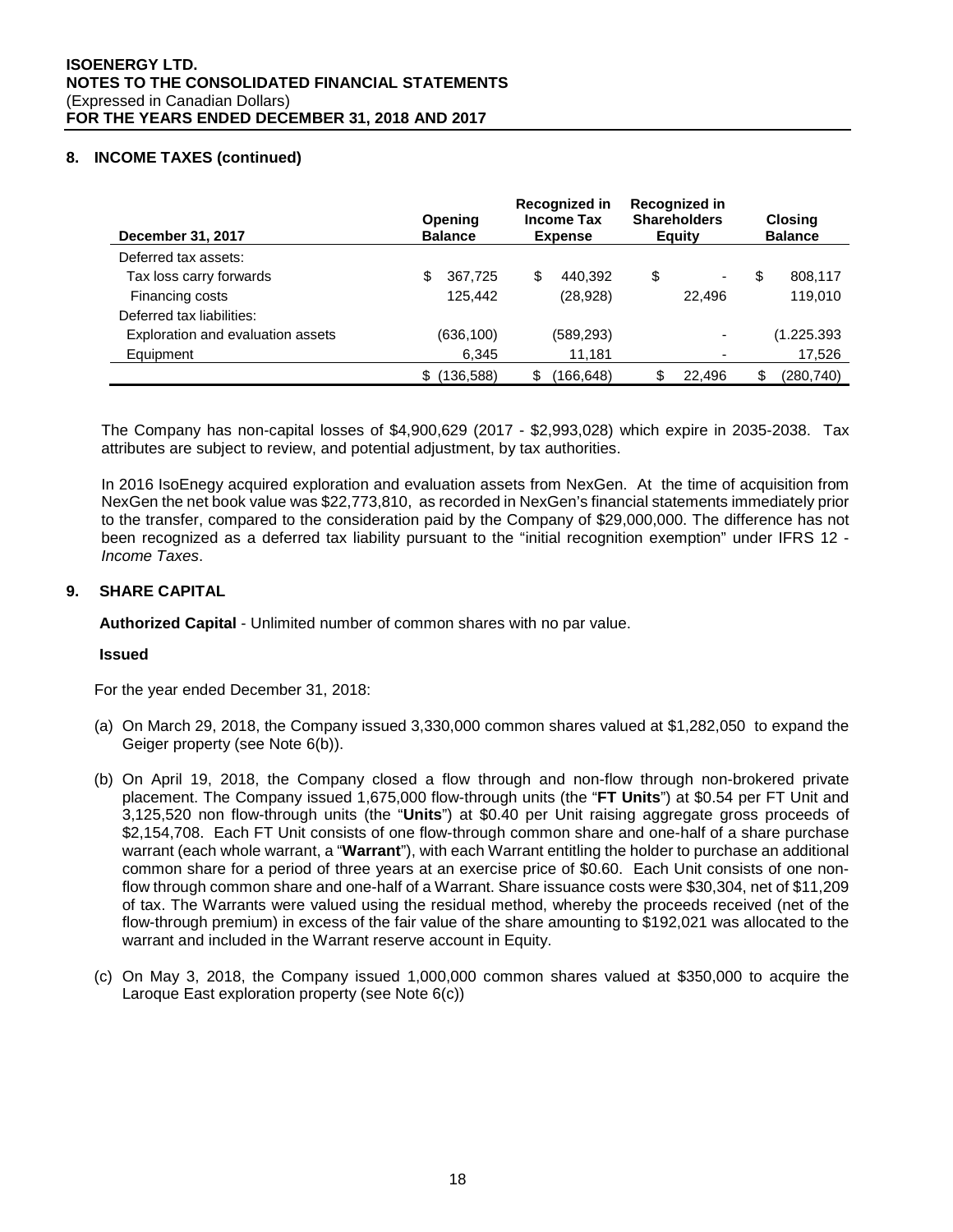#### **9. SHARE CAPITAL (continued)**

(d) On December 20, 2018, the issued 9,173,200 flow-through shares of the Company (the "**FT Shares**") at a price of \$0.44 per FT Share for aggregate gross proceeds of \$4,036,208 and 3,999,600 non flow-through common shares (the "**Common Shares**") at a price of \$0.38 per Common Share for gross proceeds of \$1,519,848. Share issuance costs were \$396,772, net of \$104,618 of tax. Share issuance costs includes \$113,916 related to 553,548 brokers' warrants which were valued using a Black-Sholes mode with a corresponding amount added to the Warrant reserve account in Equityl.

For the year ended December 31, 2017:

- (a) On May 26, 2017 the Company issued 999,999 flow-through common shares at a price of \$1.10 per share for gross proceeds of \$1,099,999. Share issuance costs were \$60,824 (net of tax of \$22,496).
- (b) On July 5, 2017 IsoEnergy issued 3,000,000 common shares valued at \$2,340,000 (\$0.78 per share) as consideration for the acquisition of 100% of the Radio property (Note 6(a)).
- (c) On August 8, 2017 the Company issued 1,000,000 common shares valued at \$700,000 (\$0.70 per share) as consideration for the acquisition of Geiger property (Note 6(b)).

#### **Stock Options**

Pursuant to the Company's stock option plan, directors may, from time to time, authorize the issuance of options to directors, officers, employees and consultants of the Company, enabling them to acquire up to 10% of the issued and outstanding common shares of the Company. The options can be granted for a maximum term of 10 years and are subject to vesting provisions as determined by the Board of Directors of the Company.

Stock option transactions and the number of stock options outstanding on the dates set forth below are summarized as follows:

|                               | <b>Number of options</b> | <b>Weighted average</b><br>exercise price per<br>share |
|-------------------------------|--------------------------|--------------------------------------------------------|
| Outstanding January 1, 2017   | 3,775,000                | 1.00                                                   |
| Granted                       | 300,000                  | 1.00<br>S.                                             |
| Outstanding December 31, 2017 | 4,075,000                | 1.00<br>S                                              |
| Granted                       | 2,860,000                | 0.42<br>S                                              |
| Forfeited or cancelled        | (615,000)                | 0.97<br>S                                              |
| Outstanding December 31, 2018 | 6,320,000                | 0.74<br>S                                              |
| Number of options exercisable | 4.319.988                | 0.88                                                   |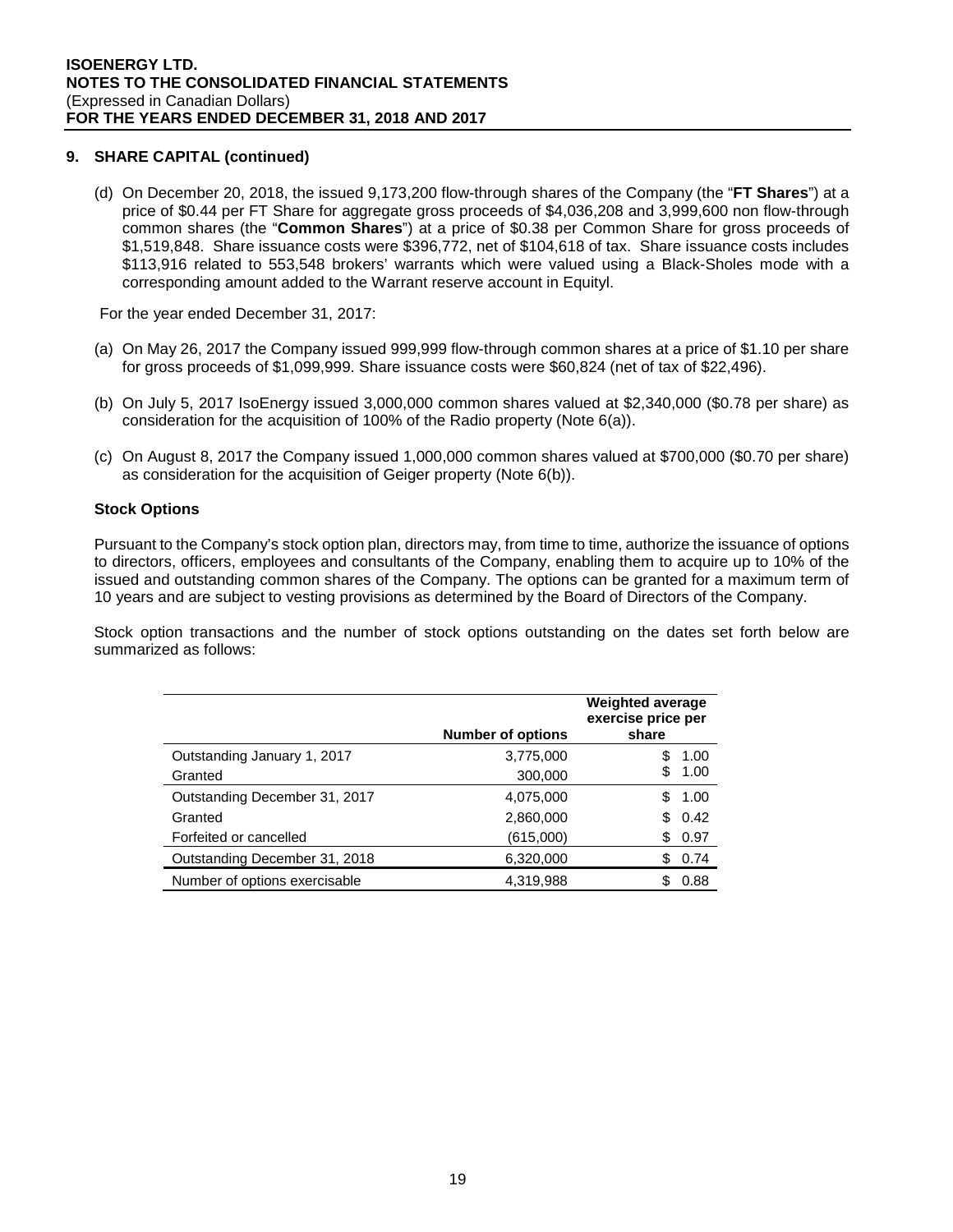#### **9. SHARE CAPITAL (continued)**

|                      | <b>Exercise</b>     | <b>Number of</b>       | <b>Exercise</b>     |         | Remaining                   |                    |
|----------------------|---------------------|------------------------|---------------------|---------|-----------------------------|--------------------|
| Number of<br>options | price per<br>option | options<br>exercisable | price per<br>option | Vestina | contractual<br>life (years) | <b>Expiry date</b> |
| 3,100,000            | \$1.00              | 3,100,000              | \$1.00              |         | 2.82                        | October 25, 2021   |
| 100,000              | \$1.00              | 100.000                | \$1.00              |         | 2.82                        | October 24, 2021   |
| 250,000              | \$1.00              | 166.666                | \$1.00              | (i)     | 3.01                        | January 4, 2022    |
| 50,000               | \$1.00              | 33,333                 | \$1.00              | (i)     | 3.40                        | May 25, 2022       |
| 400,000              | \$0.57              | 133,331                | \$0.57              | (i)     | 4.02                        | January 8, 2023    |
| 1,080,000            | \$0.36              | 359.996                | \$0.36              | (i)     | 4.58                        | July 30, 2023      |
| 40.000               | \$0.36              | 10.000                 | \$0.36              | (ii)    | 4.58                        | July 30, 2023      |
| 1,250,000            | \$0.42              | 416,662                | \$0.42              | (i)     | 4.99                        | December 28, 2023  |
| 50,000               | \$0.42              | -                      | \$0.42              | (ii)    | 4.99                        | December 28, 2023  |
| 6.320.000            | \$0.74              | 4.319.988              | \$0.88              |         |                             |                    |

As at December 31, 2018, the Company has stock options outstanding and exercisable as follows:

(i) 1/3 annually with 1/3 vesting immediately

(ii) 25% quarterly starting one quarter after the grant date

The Company uses the Black-Scholes option pricing model to calculate the fair value of granted stock options. The model requires management to make estimates, which are subjective and may not be representative of actual results. Changes in assumptions can materially affect fair value estimates. The following weighted average assumptions were used to estimate the grant date fair values for the year ended December 31, 2018:

| Expected stock price volatility                | 84.75%   |
|------------------------------------------------|----------|
| Expected life of options                       | 5.00     |
| Risk free interest rates                       | 2.04%    |
| Expected dividend yield                        | $0.00\%$ |
| Weighted average exercise price                | \$0.42   |
| Weighted average fair value per option granted | \$0.28   |
|                                                |          |

Share-based payments for options vested in the year ended December 31, 2018 amounted to \$654,199 (2017 - \$1,335,116) of which \$514,549 (2017 - \$977,641) was expensed to the statement of loss and comprehensive loss, and \$235,852 (2017 - \$357,475) was capitalized to exploration and evaluation assets. In addition, in 2018 forfeitures of unvested options resulted in a reversal of \$96,202 of charges recorded in prior periods.

#### **Warrants**

As of December 31, 2018 the Company has the following warrants outstanding:

| <b>Expiry Date</b> | <b>Number of warrants</b> | <b>Weighted average</b><br>exercise price per<br>share |
|--------------------|---------------------------|--------------------------------------------------------|
| April 19, 2021     | 2,400,260                 | \$0.60                                                 |
| December 20, 2020  | 553.548                   | 0.38                                                   |
|                    | 2,953,808                 | 0.56                                                   |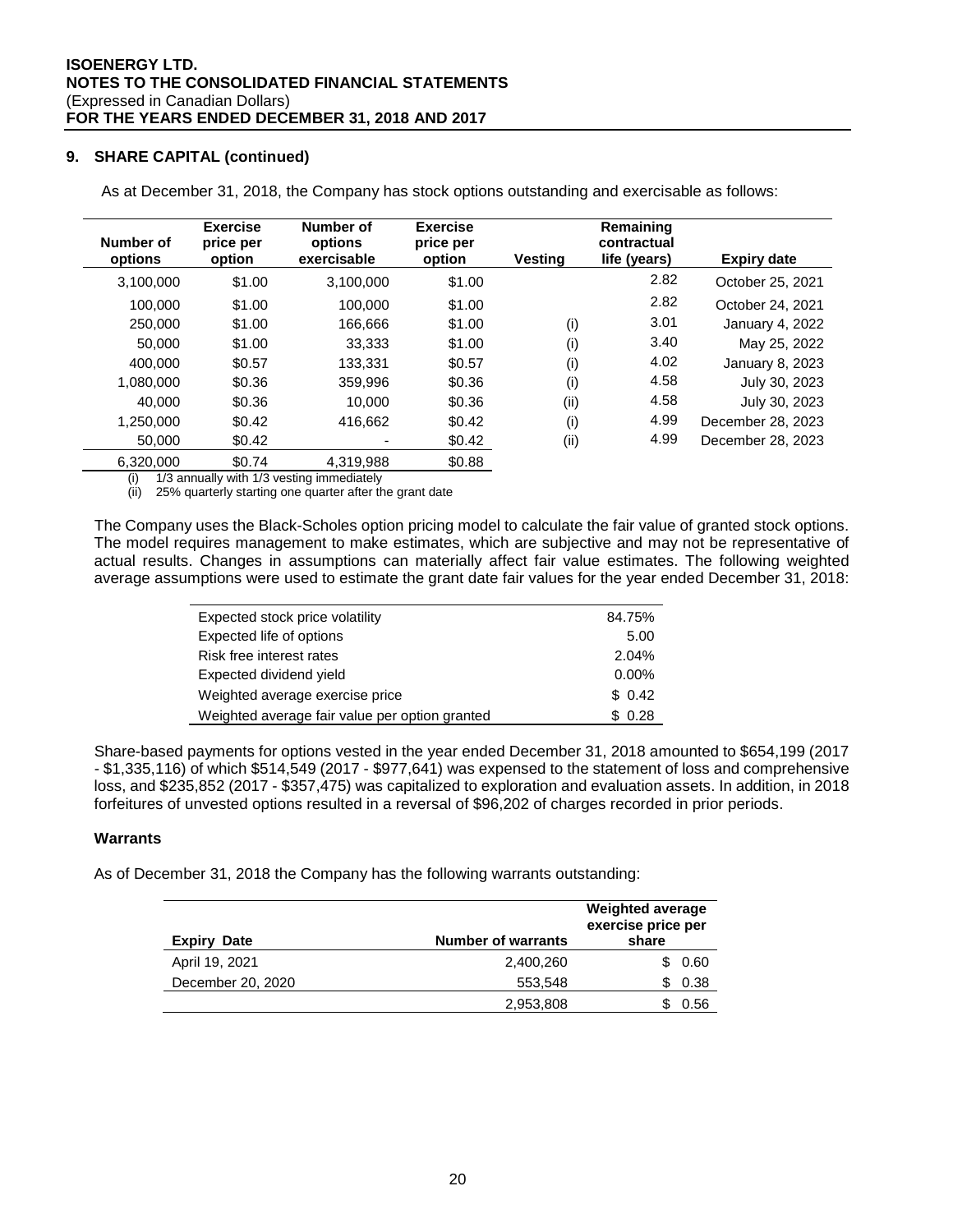#### **10. RELATED PARTY TRANSACTIONS**

Key management personnel include those persons having authority and responsibility for planning, directing and controlling the activities of the Company as a whole. The Company has determined that key management personnel consists of executive and non-executive members of the Company's Board of Directors and corporate officers.

Remuneration attributed to key management personnel is summarized as follows:

| Year ended December 31, 2018                                | <b>Short-term</b><br>compensation |           | <b>Share-based</b><br>compensation |           | Total |           |
|-------------------------------------------------------------|-----------------------------------|-----------|------------------------------------|-----------|-------|-----------|
| Expensed in the statement of loss and<br>comprehensive loss | \$                                | 653,306   | \$                                 | 452.725   | \$    | 1,106,031 |
| Capitalized to exploration and evaluation assets            |                                   | 482,347   |                                    | 166,384   |       | 648,731   |
|                                                             | \$                                | 1,135,653 | \$                                 | 619,109   | S     | 1,754,762 |
|                                                             |                                   |           |                                    |           |       |           |
| Year ended December 31, 2017                                | <b>Short-term</b><br>compensation |           | Share-based<br>compensation        |           |       | Total     |
| Expensed in the statement of loss and<br>comprehensive loss | \$                                | 547,595   | \$                                 | 812.190   | \$    | 1,359,785 |
| Capitalized to exploration and evaluation assets            |                                   | 378,189   |                                    | 313.075   |       | 691,264   |
|                                                             | \$                                | 925.784   | \$                                 | 1,125,265 | \$    | 2.051.049 |

As of December 31, 2018 and December 31, 2017 – \$nil was included in accounts payable and accrued liabilities owing to directors and officers for compensation.

On April 19, 2018 NexGen acquired 3,075,520 non-flow through common shares at \$0.40 per share. On December 20, 2018, NexGen acquired 3,947,000 non-flow through common shares at \$0.38 per share (see note  $9$  (b) and (d)).

During the year ended December 31, 2018, the Company leased equipment from NexGen for \$6,267 (2017 – \$6,443).

The Company charges office lease and administrative expenditures to NxGold Ltd. ("NxGold"), a company with officers and directors in common. During the year ended December 31, 2018, office lease and administrative expenditures charged to NxGold amounted to \$60,623 (2017 - nil). As at December 31, 2018, the Company was due nil from NxGold (December 31, 2017 - nil).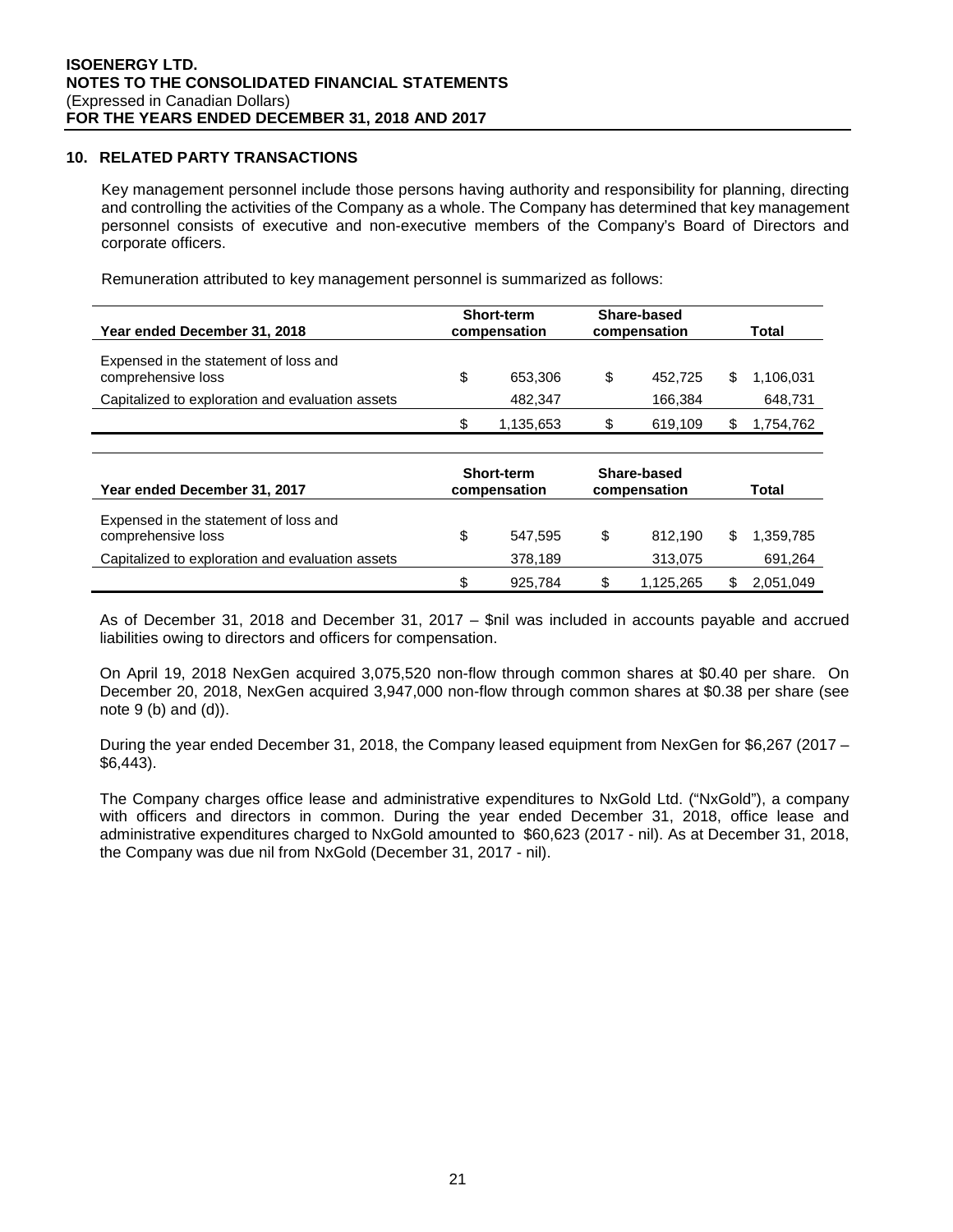#### **11. CAPITAL MANAGEMENT**

The Company manages its capital structure and makes adjustments to it, based on the funds available to the Company, in order to support the acquisition, exploration and evaluation of assets. The Board of Directors does not impose quantitative return on capital criteria for management, but rather relies on the expertise of the Company's management to sustain the future development of the business.

In the management of capital, the Company considers all types of equity and is dependent on third party financing, whether through debt, equity, or other means. Although the Company has been successful in raising funds to date, there is no assurance that the Company will be successful in obtaining required financing in the future or that such financing will be available on terms acceptable to the Company.

The properties in which the Company currently has an interest are in the exploration stage. As such the Company, has historically relied on the equity markets to fund its activities. The Company will continue to assess new properties and seek to acquire an interest in additional properties if it determines that there is sufficient geologic or economic potential and if it has adequate financial resources to do so.

Management reviews its capital management approach on an on-going basis and believes that this approach, given the relative size of the Company, is reasonable. The Company is not subject to externally imposed capital requirements. There were no changes in the Company's approach to capital management during the period.

#### **12. FINANCIAL INSTRUMENTS**

The Company's financial instruments consist of cash, accounts receivable, accounts payable and accrued liabilities.The fair values of the Company's financial instruments approximate their carrying value, due to their short-term maturities or liquidity. The Company's cash and accounts receivable are classified at their amortized costs.

#### **Financial instrument risk exposure**

As at December 31, 2018, the Company's financial instrument risk exposure and the impact thereof on the Company's financial instruments are summarized below:

#### **(a) Credit Risk**

Credit risk is the risk that one party to a financial instrument will fail to discharge an obligation and cause the other party to incur a financial loss. As at December 31, 2018, the Company has cash on deposit with a large Canadian bank. Credit risk is concentrated as a significant amount of the Company's cash and cash equivalents is held at one financial institution. Management believes the risk of loss to be remote. The Company's accounts receivable consists of input tax credits receivable from the Government of Canada and interest accrued on cash equivalents. Accordingly, the Company does not believe it is subject to significant credit risk.

#### **(b) Liquidity Risk**

Liquidity risk is the risk that an entity will encounter difficulty in raising funds to meet its obligations under financial instruments. The Company manages liquidity risk by maintaining sufficient cash balances. Liquidity requirements are managed based on expected cash flows to ensure that there is sufficient capital to meet short-term obligations. As at December 31, 2018, the Company had a working capital balance of \$6,293,701, including cash of \$6,405,256.